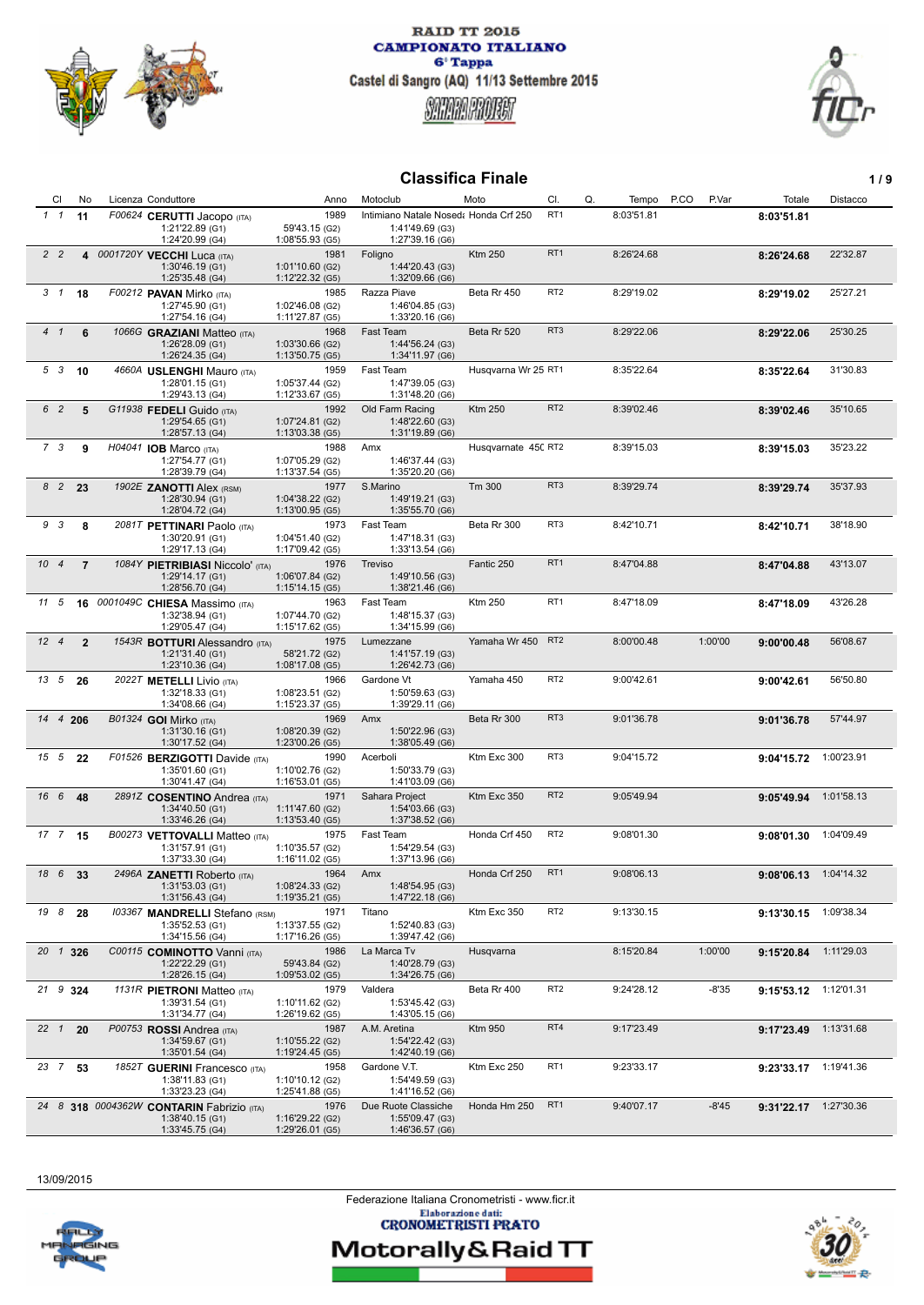



# **Classifica Finale 2 / 9**

| CI<br>No    | Licenza Conduttore                                     | Anno                               | Motoclub                               | Moto                | CI.             | Q.<br>Tempo       | P.CO<br>P.Var | Totale      | Distacco   |
|-------------|--------------------------------------------------------|------------------------------------|----------------------------------------|---------------------|-----------------|-------------------|---------------|-------------|------------|
| 25 6<br>45  | F00690 SALUCCI Domenico (ITA)                          | 1960                               | Acerboli                               | <b>Ktm 450</b>      | RT3             | 9:41'11.02        |               | 9:41'11.02  | 1:37'19.21 |
|             | 1:38'15.78 (G1)<br>1:36'14.45 (G4)                     | 1:12'44.18 (G2)<br>1:26'32.41 (G5) | 1:58'36.52 (G3)<br>1:48'47.68 (G6)     |                     |                 |                   |               |             |            |
| 26 10<br>31 | M03756 CASUCCIO Matteo (ITA)                           | 1977                               | Follonica                              | <b>Ktm 450</b>      | RT <sub>2</sub> | 9:49'05.96        | 1'00          | 9:50'05.96  | 1:46'14.15 |
|             | 1:39'33.80 (G1)<br>1:39'53.48 (G4)                     | 1:15'42.62 (G2)<br>1:26'36.49 (G5) | 1:58'13.81 (G3)<br>1:49'05.76 (G6)     |                     |                 |                   |               |             |            |
| 27 11<br>19 | 1016R ZANZI Roberto (ITA)                              | 1967                               | F. Baracca                             | Ktm 350             | RT <sub>2</sub> | 8:52'27.99        | 1:00'00       | 9:52'27.99  | 1:48'36.18 |
|             | 1:29'08.46 (G1)<br>1:28'49.06 (G4)                     | 1:05'28.76 (G2)<br>1:16'48.58 (G5) | 1:49'32.94 (G3)<br>1:42'40.19 (G6)     |                     |                 |                   |               |             |            |
| 28 2<br>83  | G07374 CABINI Carlo Augusto (ITA)                      | 1998                               | Treviglio                              | <b>Hm Crf 125</b>   | RT4             | 9:54'22.72        |               | 9:54'22.72  | 1:50'30.91 |
|             | 1:41'20.06 (G1)<br>1:36'45.84 (G4)                     | 1:16'14.80 (G2)<br>1:28'05.15 (G5) | 1:59'34.92 (G3)<br>1:52'21.95 (G6)     |                     |                 |                   |               |             |            |
| 29 12<br>12 | N00024 ROSSINI Roberto (ITA)                           | 1995                               | Fast Team                              | Beta Rr 350         | RT <sub>2</sub> | 8:56'30.03        | 1:00'00       | 9:56'30.03  | 1:52'38.22 |
|             | 1:35'02.53 (G1)<br>1:29'42.29 (G4)                     | 1:09'28.33 (G2)<br>1:16'36.97 (G5) | 1:49'00.39 (G3)                        |                     |                 |                   |               |             |            |
| 30 13<br>38 | N00765 MEYER Hermann (ITA)                             | 1959                               | 1:36'39.52 (G6)<br>Old Farm Racing     | <b>Ktm 350</b>      | RT <sub>2</sub> | 10:10'05.00       |               | 10:10'05.00 | 2:06'13.19 |
|             | 1:44'26.12 (G1)                                        | 1:18'53.08 (G2)                    | 2:04'14.42 (G3)                        |                     |                 |                   |               |             |            |
| 31 7<br>32  | 1:40'12.48 (G4)<br>P00361 LUONGO Gianluca (ITA)        | 1:28'08.34 (G5)<br>1972            | 1:54'10.56 (G6)<br>Caerevetus          | Beta Rr 498         | RT3             | 10:11'45.22       | 7'00          | 10:18'45.22 | 2:14'53.41 |
|             | 1:46'12.63 (G1)                                        | 1:21'16.33 (G2)                    | 2:02'27.78 (G3)                        |                     |                 |                   |               |             |            |
| 328<br>37   | 1:40'32.78 (G4)<br>L03956 NERI Dario (ITA)             | 1:28'11.17 (G5)<br>1980            | 1:53'04.53 (G6)<br>Versilia Corse      | Beta 498            | RT <sub>3</sub> | 9:27'53.66        | 1:00'00       | 10:27'53.66 | 2:24'01.85 |
|             | 1:36'01.75 (G1)                                        | 1:12'39.96 (G2)                    | 1:55'46.98 (G3)                        |                     |                 |                   |               |             |            |
| 33 9 202    | 1:36'51.54 (G4)                                        | 1:22'40.37 (G5)<br>1984            | 1:43'53.06 (G6)<br>Fast Team           | Husqvarna 300       | RT3             | 10:22'18.66       | 1'00<br>10'00 |             | 2:29'26.85 |
|             | N02884 COMPAGNONI Davide (ITA)<br>1:46'22.00 (G1)      | 1:23'12.36 (G2)                    | 2:05'27.32 (G3)                        |                     |                 |                   |               | 10:33'18.66 |            |
| 34 9        | 1:42'21.20 (G4)                                        | 1:28'19.23 (G5)<br>1966            | 1:56'36.55 (G6)<br>Gardone V.T.        |                     |                 | 9:35'40.98        | 2'00 1:00'00  |             | 2:33'49.17 |
| 54          | 1854T MARTINELLI Alberto (ITA)<br>1:36'02.13 (G1)      | 1:12'14.61 (G2)                    | 1:53'20.46 (G3)                        | Tm Tm racing 25 RT1 |                 |                   |               | 10:37'40.98 |            |
|             | 1:36'19.71 (G4)                                        | 1:23'40.46 (G5)                    | 1:54'03.61 (G6)                        |                     |                 |                   |               |             |            |
| 35 3 504    | G01628 SCARPELLI Roberto (ITA)<br>1:51'15.21 (G1)      | 1963<br>1:24'48.45 (G2)            | Ravenna<br>2:13'14.00 (G3)             | Yamaha Wr 400 RT4   |                 | 10:52'29.02       | $-11'40$      | 10:40'49.02 | 2:36'57.21 |
|             | 1:46'03.64 (G4)                                        | 1:40'53.23 (G5)                    | 1:56'14.49 (G6)                        |                     |                 |                   |               |             |            |
| 36 14 312   | P01876 PACIFICI Mauro (ITA)<br>1:48'36.02 (G1)         | 1971<br>1:25'44.68 (G2)            | Razza Piave<br>2:15'27.77 (G3)         | Beta Rr 400         | RT <sub>2</sub> | 10:59'47.17       | $-9'50$       | 10:49'57.17 | 2:46'05.36 |
|             | 1:57'22.49 (G4)                                        | 1:40'30.75 (G5)                    | 1:52'05.46 (G6)                        |                     |                 |                   |               |             |            |
| 37 15 310   | G09196 LANCI Massimo (ITA)<br>1:51'49.31 (G1)          | 1958<br>1:32'19.82 (G2)            | Montefeltro<br>2:02'14.14 (G3)         | <b>Beta 350</b>     | RT <sub>2</sub> | 10:52'15.31 13'00 | $-9'30$       | 10:55'45.31 | 2:51'53.50 |
|             | 1:41'15.82 (G4)                                        | 1:46'55.73 (G5)                    | 1:57'40.49 (G6)                        |                     |                 |                   |               |             |            |
| 38 4<br>82  | G02590 MAGNANI Filippo (ITA)<br>1:49'17.72 (G1)        | 1999<br>1:18'22.32 (G2)            | Montefeltro<br>2:09'45.89 (G3)         | Rieju Rmt 50        | RT4             | 10:18'59.23       | 1:00'00       | 11:18'59.23 | 3:15'07.42 |
|             | 1:41'12.96 (G4)                                        | 1:27'41.39 (G5)                    | 1:52'38.95 (G6)                        |                     |                 |                   |               |             |            |
| 39 10 408   | G00643 ZACCHEO Ivano (ITA)<br>1:48'17.71 (G1)          | 1966<br>1:23'20.36 (G2)            | <b>Bibione Bb1</b><br>2:09'30.98 (G3)  | Ktm 510             | RT3             | 10:42'42.68       | 3'00<br>48'45 | 11:34'27.68 | 3:30'35.87 |
|             | 1:43'54.32 (G4)                                        | 1:39'59.86 (G5)                    | 1:57'39.45 (G6)                        |                     |                 |                   |               |             |            |
| 40 5 503    | L02332 PAVONI Paolo (ITA)<br>1:59'38.04 (G1)           | 1961<br>1:28'45.78 (G2)            | Old Farm Racing<br>2:12'25.32 (G3)     | Honda Xr 600        | RT4             | 10:54'09.29       | 48'30         | 11:42'39.29 | 3:38'47.48 |
|             | 1:41'43.02 (G4)                                        | 1:37'12.71 (G5)                    | 1:54'24.42 (G6)                        |                     |                 |                   |               |             |            |
| 41 11 403   | G09510 STANCARI Ugo (ITA)<br>1:56'46.47 (G1)           | 1965<br>1:33'59.66 (G2)            | Valle Scrivia<br>2:22'21.38 (G3)       | Beta Rr 480         | RT3             | 11:55'48.74       | $-10'50$      | 11:44'58.74 | 3:41'06.93 |
|             | 1:56'38.59 (G4)                                        | 1:51'49.39 (G5)                    | 2:14'13.25 (G6)                        |                     |                 |                   |               |             |            |
| 42 16 404   | N02780 PEGORARO Luciano Mario (ITA)<br>1:53'41.87 (G1) | 1955<br>1:28'17.44 (G2)            | Valdibure Pistoiese<br>2:23'37.47 (G3) | Beta Rr 350         | RT <sub>2</sub> | 11:17'07.33       | 49'20         | 12:06'27.33 | 4:02'35.52 |
|             | 1:52'45.48 (G4)                                        | 1:42'13.90 (G5)                    | 1:56'31.17 (G6)                        |                     |                 |                   |               |             |            |
| 43 17 325   | 1616H <b>COMINARDI</b> Davide (ITA)<br>1:35'42.29 (G1) | 1969<br>1:12'47.52 (G2)            | Gardone Vt<br>4:34'27.19 (G3)          | Ktm 350             | RT <sub>2</sub> | 12:25'31.38       | 1:06'10       | 13:31'41.38 | 5:27'49.57 |
|             | 1:44'35.53 (G4)                                        | 1:28'47.08 (G5)                    | 1:49'11.77 (G6)                        |                     |                 |                   |               |             |            |
| 44 12 21    | G03818 SASSOLI Andrea (ITA)<br>1:29'14.81 (G1)         | 1989<br>1:13'08.89 (G2)            | Torre Della Meloria<br>1:49'10.58 (G3) | Husqvarna Te 30(RT3 |                 | 15:20'32.92       |               | 15:20'32.92 | 7:16'41.11 |
|             | 1:30'05.57 (G4)                                        | 1:18'53.07 (G5)                    | 8:00'00.00 (G6)                        |                     |                 |                   |               |             |            |
| 45 1<br>91  | P03649 SPOLETINI Valentina (ITA)<br>2:56'13.57 (G1)    | 1992<br>2:18'58.49 (G2)            | Old Farm Racing<br>2:54'06.52 (G3)     | Ktm 125             | <b>RTF</b>      | 15:11'16.69 52'00 |               | 16:03'16.69 | 7:59'24.88 |
|             | 2:24'28.89 (G4)                                        | 1:56'25.91 (G5)                    | 2:41'03.31 (G6)                        |                     |                 |                   |               |             |            |
| 46 6<br>40  | Q01630 OLIVETTO Matteo (ITA)                           | 1976                               | Otr Factory Team                       | Ktm Exc 250         | RT4             | 16:16'04.22       |               | 16:16'04.22 | 8:12'12.41 |
|             | 1:41'56.87 (G1)<br>8:00'00.00 (G4)                     | 1:18'40.81 (G2)<br>1:25'42.10 (G5) | 2:00'48.41 (G3)<br>1:48'56.03 (G6)     |                     |                 |                   |               |             |            |
| 47 18<br>44 | 4276W VITALI Riccardo (ITA)                            | 1959                               | Asm                                    | Husqvarna 450       | RT <sub>2</sub> | 16:34'48.06       | 3'00          | 16:37'48.06 | 8:33'56.25 |
|             | 1:42'06.67 (G1)<br>1:34'47.63 (G4)                     | 8:00'00.00 (G2)<br>1:25'09.08 (G5) | 2:02'06.87 (G3)<br>1:50'37.81 (G6)     |                     |                 |                   |               |             |            |
| 48 13<br>46 | 001248Z LUINI Giorgio (ITA)                            | 1960                               | Carpe Diem Mx                          | Tm 300              | RT3             | 16:55'35.98       |               | 16:55'35.98 | 8:51'44.17 |
|             | 1:45'07.28 (G1)<br>1:41'38.02 (G4)                     | 8:00'00.00 (G2)<br>1:33'21.02 (G5) | 2:04'44.31 (G3)<br>1:50'45.35 (G6)     |                     |                 |                   |               |             |            |

13/09/2015

Federazione Italiana Cronometristi - www.ficr.it<br>Elaborazione dati:<br>CRONOMETRISTI PRATO



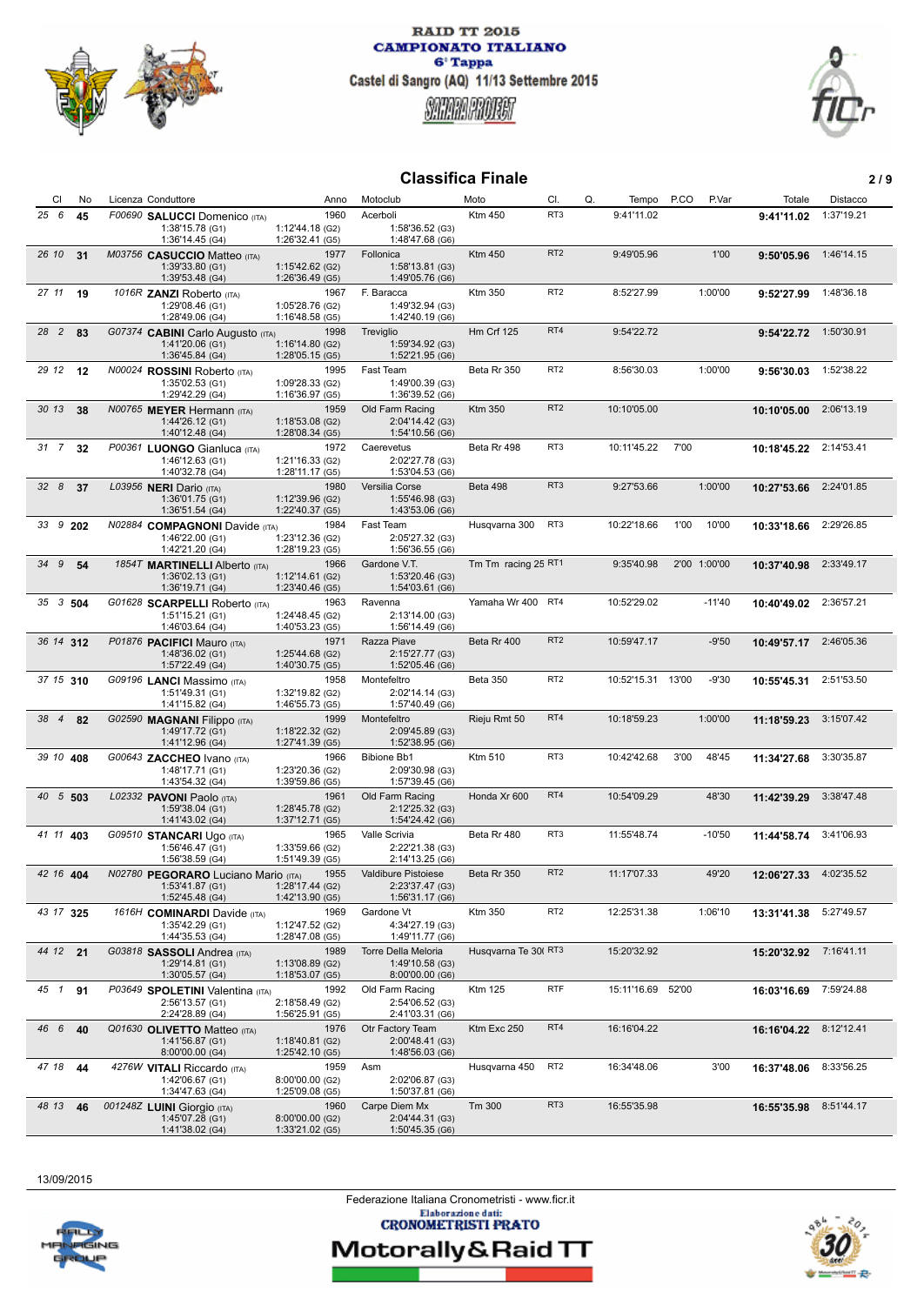



#### **Classifica Finale** 3/9

| CI<br>No      | Licenza Conduttore                                   | Anno                               | Motoclub                                | Moto                | CI.             | Q.<br>Tempo                 | P.CO | P.Var        | Totale                  | Distacco   |
|---------------|------------------------------------------------------|------------------------------------|-----------------------------------------|---------------------|-----------------|-----------------------------|------|--------------|-------------------------|------------|
| 49 19<br>30   | P03595 MONTANUCCI Alessandro (ITA)                   | 1987                               | Enduro Fratta Offroad                   | Beta 386            | RT <sub>2</sub> | 15:45'27.00 1:12'00         |      |              | 16:57'27.00             | 8:53'35.19 |
|               | 8:00'00.00 (G1)                                      | 1:12'25.11 (G2)                    | 1:52'02.88 (G3)                         |                     |                 |                             |      |              |                         |            |
| 50 20 327     | 1:31'44.73 (G4)                                      | 1:26'17.78 (G5)<br>1960            | 1:42'56.50 (G6)<br>Titano               | <b>Ktm 450</b>      | RT <sub>2</sub> | 17:12'00.52                 |      | $-11'30$     |                         | 8:56'38.71 |
|               | B00646 MICHELOTTI Paolo (ITA)<br>1:48'58.57 (G1)     | 8:00'00.00 (G2)                    | 2:09'06.42 (G3)                         |                     |                 |                             |      |              | 17:00'30.52             |            |
|               | 1:42'11.81 (G4)                                      | 1:36'17.27 (G5)                    | 1:55'26.45 (G6)                         |                     |                 |                             |      |              |                         |            |
| 51 21<br>50   | L03727 BARBIERI Fulvio (ITA)                         | 1981                               | Loano Trial Team                        | Beta Rr 250         | RT <sub>2</sub> | 16:13'35.39                 |      | 1'00 1:00'00 | 17:14'35.39             | 9:10'43.58 |
|               | 1:38'33.02 (G1)<br>1:35'57.82 (G4)                   | 8:00'00.00 (G2)<br>1:22'27.50 (G5) | 1:54'44.13 (G3)<br>1:41'52.92 (G6)      |                     |                 |                             |      |              |                         |            |
| 52 7<br>47    | Q00476 SALIVA Valerio (ITA)                          | 1963                               | Caerevetus                              | Suzukidrz 400       | RT4             | 16:16'39.40                 |      | 1:00'00      | 17:16'39.40             | 9:12'47.59 |
|               | 1:44'57.38 (G1)                                      | 1:21'00.98 (G2)                    | 8:00'00.00 (G3)                         |                     |                 |                             |      |              |                         |            |
| 53 22 307     | 1:43'58.76 (G4)<br>G05435 GASTALDO Roberto (ITA)     | 1:28'41.10 (G5)<br>1967            | 1:58'01.18 (G6)<br>Amx                  | Husqvarna Fe 35 RT2 |                 | 16:42'02.97                 |      | 51'55        | 17:33'57.97             | 9:30'06.16 |
|               | 1:41'42.95 (G1)                                      | 1:19'55.39 (G2)                    | 2:06'18.12 (G3)                         |                     |                 |                             |      |              |                         |            |
|               | 1:41'06.61 (G4)                                      | 1:52'59.90 (G5)                    | 8:00'00.00 (G6)                         |                     |                 |                             |      |              |                         |            |
| 54 14 405     | 103643 DI VINCENZO Fabrizio (ITA)<br>2:08'05.74 (G1) | 1963<br>1:25'57.04 (G2)            | Chieti<br>8:00'00.00 (G3)               | Beta Rr 498         | RT <sub>3</sub> | 16:48'46.27                 | 2'00 | 49'50        | 17:40'36.27             | 9:36'44.46 |
|               | 1:43'49.15 (G4)                                      | 1:36'31.60 (G5)                    | 1:54'22.74 (G6)                         |                     |                 |                             |      |              |                         |            |
| 55 8<br>43    | G02461 CUSINI Aldo (ITA)                             | 1971                               | Sebino                                  | Suzuki Rmx 450 RT4  |                 | 16:14'38.39                 |      | 2'00 2:00'00 | 18:16'38.39 10:12'46.58 |            |
|               | 1:44'11.70 (G1)<br>8:00'00.00 (G4)                   | 1:16'46.32 (G2)<br>1:28'17.30 (G5) | 2:00'39.95 (G3)<br>1:44'43.12 (G6)      |                     |                 |                             |      |              |                         |            |
| 56 23 304     | G05445 MUCCINI Massimo (ITA)                         | 1963                               | Montefeltro                             | <b>Ktm 450</b>      | RT <sub>2</sub> | 17:35'03.44                 |      | 51'40        | 18:26'43.44 10:22'51.63 |            |
|               | 8:00'00.00 (G1)                                      | 1:39'29.95 (G2)                    | 2:16'13.25 (G3)                         |                     |                 |                             |      |              |                         |            |
|               | 1:50'31.31 (G4)                                      | 1:45'40.58 (G5)                    | 2:03'08.35 (G6)                         |                     |                 |                             |      |              |                         |            |
| 57 15 402     | Q04347 POGGIOLESI Walter (ITA)<br>2:11'09.51 (G1)    | 1970<br>8:00'00.00 (G2)            | Carmagnola<br>2:22'00.87 (G3)           | Beta 520            | RT3             | 18:20'27.47 16'00           |      | 48'40        | 19:25'07.47 11:21'15.66 |            |
|               | 1:59'27.35 (G4)                                      | 1:48'44.21 (G5)                    | 1:59'05.53 (G6)                         |                     |                 |                             |      |              |                         |            |
| 58 24 313     | N02876 COLMAGRO Renato Paolo (ITA)                   | 1963                               | Razza Piave                             | Beta Rr 350         | RT <sub>2</sub> | 17:33'30.64                 |      | 6'00 2:04'00 | 19:43'30.64 11:39'38.83 |            |
|               | 2:02'35.02 (G1)<br>1:52'14.99 (G4)                   | 1:40'35.70 (G2)<br>1:48'56.03 (G5) | 8:00'00.00 (G3)<br>2:09'08.90 (G6)      |                     |                 |                             |      |              |                         |            |
| 59 16<br>- 41 | G10306 PROCACCINI Emilio (ITA)                       | 1996                               | Ippolito Racing Sport                   | Beta Rr 300         | RT3             | 18:29'52.27 1:26'00 1:03'00 |      |              | 20:58'52.27 12:55'00.46 |            |
|               | 2:22'55.07 (G1)                                      | 8:00'00.00 (G2)                    | 3:41'41.63 (G3)                         |                     |                 |                             |      |              |                         |            |
| 60 17 14      | 1:31'09.78 (G4)<br>1444W CIOTTI Filippo (ITA)        | 1:16'19.86 (G5)<br>1980            | 1:37'45.93 (G6)<br>Fast Team            | Beta Rr 525         | RT <sub>3</sub> | 21:29'25.99                 |      |              | 21:29'25.99 13:25'34.18 |            |
|               | 1:30'55.86 (G1)                                      | 1:08'46.94 (G2)                    | 8:00'00.00 (G3)                         |                     |                 |                             |      |              |                         |            |
|               | 1:31'38.38 (G4)                                      | 1:18'04.81 (G5)                    | 8:00'00.00 (G6)                         |                     |                 |                             |      |              |                         |            |
| 61 10 713     | G03995 ZECCHIN Jonathan (ITA)<br>1:24'13.02 (G1)     | 1992<br>1:00'32.58 (G2)            | La Marca Trevigiana<br>1:41'10.66 (G3)  | Husqvarna 250       | RT <sub>1</sub> | 21:30'21.41                 |      |              | 21:30'21.41 13:26'29.60 |            |
|               | 1:24'25.15 (G4)                                      | 8:00'00.00 (G5)                    | 8:00'00.00 (G6)                         |                     |                 |                             |      |              |                         |            |
| 62 25<br>24   | 1339A COLOMBO Antonio (ITA)                          | 1955                               | Fast Team                               | Sherco 450          | RT <sub>2</sub> | 21:49'46.42                 |      | 1'00         | 21:50'46.42 13:46'54.61 |            |
|               | 1:32'16.91 (G1)<br>8:00'00.00 (G4)                   | 1:09'38.55 (G2)<br>1:22'11.81 (G5) | 8:00'00.00 (G3)<br>1:45'39.15 (G6)      |                     |                 |                             |      |              |                         |            |
| 63 26<br>51   | N01380 MAGNINI Bernardo (ITA)                        | 1966                               | A. M. Colli Fiorentini                  | Suzuki Rmx 450 RT2  |                 | 20:39'40.55 15'00 1:00'00   |      |              | 21:54'40.55 13:50'48.74 |            |
|               | 5:47'12.04 (G1)                                      | 8:00'00.00 (G2)                    | 2:01'57.62 (G3)                         |                     |                 |                             |      |              |                         |            |
| 64 27         | 1:39'10.92 (G4)<br>G12311 MATTIAUDA Enzo (ITA)       | 1:23'48.04 (G5)<br>1974            | 1:47'31.93 (G6)<br>Off Road 2000        | Husqvarna 450       | RT <sub>2</sub> | 21:57'30.29                 |      |              | 21:57'30.29 13:53'38.48 |            |
| 36            | 1:39'56.67 (G1)                                      | 1:13'30.55 (G2)                    | 8:00'00.00 (G3)                         |                     |                 |                             |      |              |                         |            |
|               | 8:00'00.00 (G4)                                      | 1:23'22.38 (G5)                    | 1:40'40.69 (G6)                         |                     |                 |                             |      |              |                         |            |
| 65 28 329     | 2284H CANDIDA Stefano (ITA)<br>1:36'33.26 (G1)       | 1971<br>1:11'39.97 (G2)            | <b>Team Albatros</b><br>8:00'00.00 (G3) | Ktm Exc 450         | RT <sub>2</sub> | 21:59'45.18                 |      |              | 21:59'45.18 13:55'53.37 |            |
|               | 8:00'00.00 (G4)                                      | 1:28'53.29 (G5)                    | 1:42'38.66 (G6)                         |                     |                 |                             |      |              |                         |            |
| 66 18 730     | 1275/B PIERPAOLI Vincenzo (ITA)                      | 1970                               | Colleferro                              | Beta Rr 300         | RT3             | 22:03'00.51                 |      |              | 22:03'00.51 13:59'08.70 |            |
|               | 1:32'23.59 (G1)<br>1:32'01.42 (G4)                   | 1:08'34.18 (G2)<br>8:00'00.00 (G5) | 1:50'01.32 (G3)<br>8:00'00.00 (G6)      |                     |                 |                             |      |              |                         |            |
| 67 29 799     | 1735R <b>FALAPPI</b> Marco (ITA)                     | 1981                               | Old Farm Racing                         | Ktm 250             | RT <sub>2</sub> | 22:03'59.15                 |      |              | 22:03'59.15 14:00'07.34 |            |
|               | 1:34'14.38 (G1)                                      | 1:07'55.59 (G2)                    | 1:49'34.51 (G3)                         |                     |                 |                             |      |              |                         |            |
| 68 30 716     | 1:32'14.67 (G4)<br>L00977 CUCCHI Cristian (RSM)      | 8:00'00.00 (G5)<br>1971            | 8:00'00.00 (G6)<br>Ragni Fabriano       | <b>Ktm 350</b>      | RT <sub>2</sub> | 22:07'41.83                 |      |              | 22:07'41.83 14:03'50.02 |            |
|               | 1:32'56.13(G1)                                       | 1:11'32.61 (G2)                    | 1:50'40.91 (G3)                         |                     |                 |                             |      |              |                         |            |
|               | 1:32'32.18 (G4)                                      | 8:00'00.00 (G5)                    | 8:00'00.00 (G6)                         |                     |                 |                             |      |              |                         |            |
| 69 31 328     | <b>GERINI</b> Maurizio (ITA)<br>8:00'00.00 (G1)      | 1985<br>8:00'00.00 (G2)            | Giallo 23 Yung<br>1:46'51.03 (G3)       | Honda Crf 300 X RT2 |                 | 22:05'34.69                 | 3'00 |              | 22:08'34.69 14:04'42.88 |            |
|               | 1:28'18.63 (G4)                                      | 1:10'26.99 (G5)                    | 1:39'58.04 (G6)                         |                     |                 |                             |      |              |                         |            |
| 70 11 104     | G09032 PONTIGGIA Filippo (ITA)                       | 1978                               | Fast Team                               | Ktm 250             | RT <sub>1</sub> | 22:10'37.31                 |      |              | 22:10'37.31 14:06'45.50 |            |
|               | 1:35'32.93 (G1)<br>8:00'00.00 (G4)                   | 1:14'18.15 (G2)<br>1:38'34.45 (G5) | 8:00'00.00 (G3)<br>1:42'11.78 (G6)      |                     |                 |                             |      |              |                         |            |
| 71 9 856      | 4486A MAURI Fabio Giuseppe (ITA)                     | 1963                               | Fast Team                               | Yamaha Wr 250R RT4  |                 | 22:13'58.03                 |      |              | 22:13'58.03 14:10'06.22 |            |
|               | 1:35'11.80 (G1)                                      | 1:12'39.54 (G2)                    | 1:51'38.07 (G3)                         |                     |                 |                             |      |              |                         |            |
|               | 1:34'28.62 (G4)                                      | 8:00'00.00 (G5)                    | 8:00'00.00 (G6)                         |                     |                 |                             |      |              |                         |            |
| 72 32 25      | <b>AGAZZI</b> Simone (ITA)<br>8:00'00.00 (G1)        | 1976<br>8:00'00.00 (G2)            | Sebino<br>1:54'41.47 (G3)               | Honda Cre 450 X RT2 |                 | 22:23'45.14                 |      |              | 22:23'45.14 14:19'53.33 |            |
|               | 1:38'45.32 (G4)                                      | 1:17'16.09 (G5)                    | 1:33'02.26 (G6)                         |                     |                 |                             |      |              |                         |            |

13/09/2015



Federazione Italiana Cronometristi - www.ficr.it<br>Elaborazione dati:<br>CRONOMETRISTI PRATO

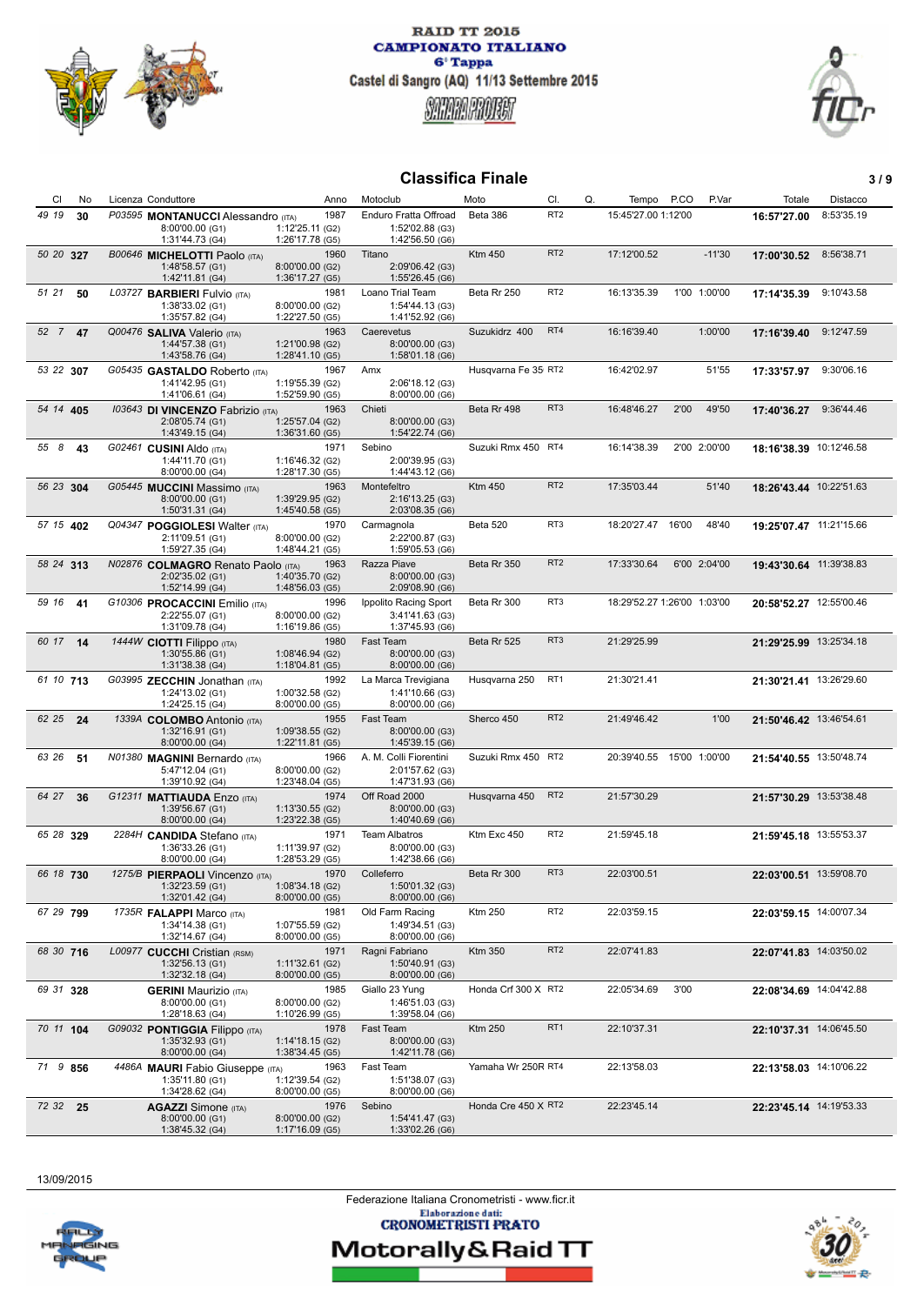



## **Classifica Finale 4/9**

| CI        | No           | Licenza Conduttore |                                                  | Anno                               | Motoclub                           | Moto                   | CI.             | Q.<br>Tempo       | P.CO  | P.Var        | Totale                  | Distacco |
|-----------|--------------|--------------------|--------------------------------------------------|------------------------------------|------------------------------------|------------------------|-----------------|-------------------|-------|--------------|-------------------------|----------|
| 73 12 781 |              |                    | 1115G PRAZZOLI Massimo (ITA)                     | 1958                               | Old Farm Racing                    | <b>Ktm 250</b>         | RT <sub>1</sub> | 22:25'35.57       | 1'00  |              | 22:26'35.57 14:22'43.76 |          |
|           |              |                    | 1:39'30.34 (G1)                                  | 1:13'28.00 (G2)                    | 1:55'27.55 (G3)                    |                        |                 |                   |       |              |                         |          |
|           |              |                    | 1:37'09.68 (G4)                                  | 8:00'00.00 (G5)                    | 8:00'00.00 (G6)                    |                        |                 |                   |       |              |                         |          |
| 74 10 501 |              |                    | P01601 ZACCHETTI Cesare (ITA)                    | 1969                               | Giaveno                            | Yamaha Wr 400 RT4      |                 | 22:25'41.07       |       | 1'00         | 22:26'41.07 14:22'49.26 |          |
|           |              |                    | 1:38'08.48 (G1)                                  | 1:14'45.58 (G2)                    | 1:56'55.28 (G3)                    |                        |                 |                   |       |              |                         |          |
|           |              |                    | 1:35'51.73 (G4)                                  | 8:00'00.00 (G5)                    | 8:00'00.00 (G6)                    |                        |                 |                   |       |              |                         |          |
| 75 33 751 |              |                    | N01168 ZORLONI Alberto (ITA)                     | 1977                               | Parini                             | Yamaha Wr 450          | RT <sub>2</sub> | 22:23'43.09       | 2'00  | 1'00         | 22:26'43.09 14:22'51.28 |          |
|           |              |                    | 1:35'02.80 (G1)                                  | 1:14'28.84 (G2)                    | 1:58'40.76 (G3)                    |                        |                 |                   |       |              |                         |          |
|           |              |                    | 1:35'30.69 (G4)                                  | 8:00'00.00 (G5)                    | 8:00'00.00 (G6)                    |                        |                 |                   |       |              |                         |          |
| 76 34 748 |              |                    | L03535 DALLE MULE Ladis (ITA)                    | 1980                               | La Marca Tv                        | Honda 450              | RT <sub>2</sub> | 22:31'01.69       |       |              | 22:31'01.69 14:27'09.88 |          |
|           |              |                    | 1:44'53.10 (G1)                                  | 1:14'30.37 (G2)                    | 1:53'39.86 (G3)                    |                        |                 |                   |       |              |                         |          |
|           |              |                    | 1:37'58.36 (G4)                                  | 8:00'00.00 (G5)                    | 8:00'00.00 (G6)                    |                        |                 |                   |       |              |                         |          |
| 77 11     | -34          |                    | 1907C DORETTO Massimo (ITA)                      | 1965                               | Amx                                | <b>Bmw Gs 1200</b>     | RT4             | 22:40'59.42       |       |              | 22:40'59.42 14:37'07.61 |          |
|           |              |                    | 1:44'41.40 (G1)                                  | 1:19'19.64 (G2)                    | 1:58'20.84 (G3)                    |                        |                 |                   |       |              |                         |          |
|           |              |                    | 1:38'37.54 (G4)                                  | 8:00'00.00 (G5)                    | 8:00'00.00 (G6)                    |                        |                 |                   |       |              |                         |          |
| 78 35 741 |              |                    | M03335 COTTI Michele (ITA)                       | 1977                               | Amx                                | Honda Crf450X          | RT <sub>2</sub> | 22:41'53.07       |       |              | 22:41'53.07 14:38'01.26 |          |
|           |              |                    | 1:37'43.78 (G1)                                  | 1:19'19.70 (G2)                    | 2:01'54.79 (G3)                    |                        |                 |                   |       |              |                         |          |
|           |              |                    | 1:42'54.80 (G4)                                  | 8:00'00.00 (G5)                    | 8:00'00.00 (G6)                    |                        |                 |                   |       |              |                         |          |
| 79 19 848 |              |                    | 3040A BAZZANI Giuseppe (ITA)                     | 1960                               | Gardone Vt                         | <b>Ktm 500</b>         | RT3             | 22:45'07.24       |       |              | 22:45'07.24 14:41'15.43 |          |
|           |              |                    | 1:37'34.09 (G1)                                  | 1:19'01.82 (G2)                    | 2:10'32.06 (G3)                    |                        |                 |                   |       |              |                         |          |
|           |              |                    | 1:37'59.27 (G4)                                  | 8:00'00.00 (G5)                    | 8:00'00.00 (G6)                    |                        |                 |                   |       |              |                         |          |
| 80 20 801 |              |                    | M02365 BALLARINI Giulio (ITA)                    | 1969                               | Dogliani                           | <b>Ktm 300</b>         | RT <sub>3</sub> | 22:48'02.12       |       |              | 22:48'02.12 14:44'10.31 |          |
|           |              |                    | 1:41'18.00 (G1)                                  | 1:19'55.84 (G2)                    | 2:02'16.48 (G3)                    |                        |                 |                   |       |              |                         |          |
|           |              |                    | 1:44'31.80 (G4)                                  | 8:00'00.00 (G5)                    | 8:00'00.00 (G6)                    |                        |                 |                   |       |              |                         |          |
| 81 12 42  |              |                    | L04042 CAMPIGOTTO Franco (ITA)                   | 1961                               | Scuderia Dolomiti                  | Honda Xr 400           | RT4             | 22:49'17.92       |       |              | 22:49'17.92 14:45'26.11 |          |
|           |              |                    | 1:41'31.97 (G1)                                  | 1:24'54.91 (G2)                    | 2:00'58.72 (G3)                    |                        |                 |                   |       |              |                         |          |
|           |              |                    | 1:41'52.32 (G4)                                  | 8:00'00.00 (G5)                    | 8:00'00.00 (G6)                    |                        |                 |                   |       |              |                         |          |
| 82 21 850 |              |                    | H02662 VISCHI Gianmaria (ITA)                    | 1960                               | Old Farm Racing                    | <b>Ktm 500</b>         | RT <sub>3</sub> | 22:55'28.83       |       |              | 22:55'28.83 14:51'37.02 |          |
|           |              |                    | 1:44'22.52 (G1)<br>1:42'12.92 (G4)               | 1:22'52.01 (G2)<br>8:00'00.00 (G5) | 2:06'01.38 (G3)<br>8:00'00.00 (G6) |                        |                 |                   |       |              |                         |          |
|           |              |                    |                                                  |                                    |                                    |                        | RT <sub>2</sub> |                   |       |              |                         |          |
|           |              |                    | 83 36 308 0001453R CALESINI Sandro (ITA)         | 1971                               | Amx                                | <b>Ktm 350</b>         |                 | 22:07'45.91       |       | 1:00'00      | 23:07'45.91 15:03'54.10 |          |
|           |              |                    | 1:33'51.13 (G1)<br>1:32'50.50 (G4)               | 1:10'25.56 (G2)<br>8:00'00.00 (G5) | 1:50'38.72 (G3)<br>8:00'00.00 (G6) |                        |                 |                   |       |              |                         |          |
|           |              |                    |                                                  |                                    |                                    |                        | RT <sub>2</sub> |                   |       |              |                         |          |
| 84 37     | 49           |                    | H00287 TONIOLO Lorenzo (ITA)                     | 1963                               | Mercallo                           | <b>Beta 400</b>        |                 | 23:10'56.86       |       | 1'00         | 23:11'56.86 15:08'05.05 |          |
|           |              |                    | 1:53'55.97 (G1)<br>1:50'47.45 (G4)               | 8:00'00.00 (G2)<br>1:32'48.71 (G5) | 8:00'00.00 (G3)<br>1:53'24.73 (G6) |                        |                 |                   |       |              |                         |          |
| 85 22 27  |              |                    |                                                  | 1975                               | Loano Trial Team                   | Beta Rr 498            | RT3             | 22:14'09.32       |       | 1:00'00      |                         |          |
|           |              |                    | L03726 BARBIERI Roberto (ITA)<br>1:32'50.61 (G1) | 1:12'08.46 (G2)                    | 1:54'19.43 (G3)                    |                        |                 |                   |       |              | 23:14'09.32 15:10'17.51 |          |
|           |              |                    | 1:34'50.82 (G4)                                  | 8:00'00.00 (G5)                    | 8:00'00.00 (G6)                    |                        |                 |                   |       |              |                         |          |
| 86 13 868 |              |                    | N02056 ZANARELLA Paolo A. (ITA)                  | 1964                               | Mercallo                           | Cagiva Elefant 75 RT4  |                 | 23:20'00.59       |       |              | 23:20'00.59 15:16'08.78 |          |
|           |              |                    | 1:50'57.66 (G1)                                  | 1:30'59.97 (G2)                    | 2:10'06.26 (G3)                    |                        |                 |                   |       |              |                         |          |
|           |              |                    | 1:47'56.70 (G4)                                  | 8:00'00.00 (G5)                    | 8:00'00.00 (G6)                    |                        |                 |                   |       |              |                         |          |
| 87 23     | 35           |                    | H00649 BONATO Roberto (ITA)                      | 1960                               | Virex Padova                       | Ktm 300 Exc            | RT3             | 23:28'28.80       |       |              | 23:28'28.80 15:24'36.99 |          |
|           |              |                    | 1:44'24.17 (G1)                                  | 8:00'00.00 (G2)                    | 2:03'56.06 (G3)                    |                        |                 |                   |       |              |                         |          |
|           |              |                    | 1:38'27.14 (G4)                                  | 8:00'00.00 (G5)                    | 2:01'41.43 (G6)                    |                        |                 |                   |       |              |                         |          |
| 88 38     | $\mathbf{1}$ |                    | <b>CHECA CARRERA Carlos (ESP)</b>                | 1975                               | Dirt Racing                        | Beta Rr 390            | RT <sub>2</sub> | 22:28'23.57       |       | 1'00 1:00'00 | 23:29'23.57 15:25'31.76 |          |
|           |              |                    | 8:00'00.00 (G1)                                  | 8:00'00.00 (G2)                    | 1:59'10.04 (G3)                    |                        |                 |                   |       |              |                         |          |
|           |              |                    | 1:33'06.77 (G4)                                  | 1:21'10.01 (G5)                    | 1:34'56.75 (G6)                    |                        |                 |                   |       |              |                         |          |
| 89 13     | 52           |                    | <b>ZAMBELLI</b> Andrea (ITA)                     | 1968                               | Amx                                | Yamaha Yzf 250 RT1     |                 | 23:37'03.30       | 2'00  |              | 23:39'03.30 15:35'11.49 |          |
|           |              |                    | 8:00'00.00 (G1)                                  | 8:00'00.00 (G2)                    | 2:24'42.21 (G3)                    |                        |                 |                   |       |              |                         |          |
|           |              |                    | 1:43'51.40 (G4)                                  | 1:29'02.52 (G5)                    | 1:59'27.17 (G6)                    |                        |                 |                   |       |              |                         |          |
| 90 14 102 |              |                    | H00982 LOMBARDI Michele (ITA)                    | 1997                               | Treviso                            | Fantic Caballero · RT1 |                 | 22:56'26.80 49'00 |       |              | 23:45'26.80 15:41'34.99 |          |
|           |              |                    | 8:00'00.00 (G1)                                  | 8:00'00.00 (G2)                    | 2:00'53.68 (G3)                    |                        |                 |                   |       |              |                         |          |
|           |              |                    | 1:32'43.46 (G4)                                  | 1:30'30.39 (G5)                    | 1:52'19.27 (G6)                    |                        |                 |                   |       |              |                         |          |
| 91 39 824 |              |                    | P05675 ANTINUCCI Marco (ITA)                     | 1956                               | Sangemini                          | Beta Rr 350            | RT <sub>2</sub> | 23:44'03.86       | 2'00  |              | 23:46'03.86 15:42'12.05 |          |
|           |              |                    | 2:03'16.48 (G1)                                  | 1:36'22.42 (G2)                    | 2:14'36.24 (G3)                    |                        |                 |                   |       |              |                         |          |
|           |              |                    | 1:49'48.72 (G4)                                  | 8:00'00.00 (G5)                    | 8:00'00.00 (G6)                    |                        |                 |                   |       |              |                         |          |
| 92 14 502 |              |                    | <b>NAGOSTINIS Giancarlo (ITA)</b>                | 1964                               | Carnico                            | Honda Xr 400           | RT4             | 22:58'01.21       |       | 48'20        | 23:46'21.21 15:42'29.40 |          |
|           |              |                    | 8:00'00.00 (G1)                                  | 8:00'00.00 (G2)                    | 1:59'59.53 (G3)                    |                        |                 |                   |       |              |                         |          |
|           |              |                    | 1:35'48.24 (G4)                                  | 1:35'54.99 (G5)                    | 1:46'18.45 (G6)                    |                        |                 |                   |       |              |                         |          |
| 93 15     | 29           |                    | Q04064 FANTAUZZI Roberto (ITA)                   | 1972                               | Colleferro                         | Yamaha Tt 600          | RT4             | 22:58'04.48       |       | 1:00'00      | 23:58'04.48 15:54'12.67 |          |
|           |              |                    | 1:39'49.52 (G1)                                  | 8:00'00.00 (G2)                    | 1:59'33.95 (G3)                    |                        |                 |                   |       |              |                         |          |
|           |              |                    | 8:00'00.00 (G4)                                  | 1:31'54.19 (G5)                    | 1:46'46.82 (G6)                    |                        |                 |                   |       |              |                         |          |
| 94 40 317 |              |                    | Q02357 SAVINI Mirco (ITA)                        | 1973                               | Sahara Project                     | Tm 450                 | RT <sub>2</sub> | 23:14'11.35       | 6'00  | 50'30        | 24:10'41.35 16:06'49.54 |          |
|           |              |                    | 1:59'19.92 (G1)                                  | 1:29'03.11 (G2)                    | 8:00'00.00 (G3)                    |                        |                 |                   |       |              |                         |          |
|           |              |                    | 8:00'00.00 (G4)                                  | 1:44'49.88 (G5)                    | 2:00'58.44 (G6)                    |                        |                 |                   |       |              |                         |          |
| 95 41 802 |              |                    | N02835 RINONE Andrea (ITA)                       | 1968                               | Dogliani                           | Beta Rr 250            | RT <sub>2</sub> | 23:49'38.23       | 28'00 |              | 24:17'38.23 16:13'46.42 |          |
|           |              |                    | 2:00'07.35 (G1)                                  | 1:35'31.40 (G2)                    | 2:24'51.75 (G3)                    |                        |                 |                   |       |              |                         |          |
|           |              |                    | 1:49'07.73 (G4)                                  | 8:00'00.00 (G5)                    | 8:00'00.00 (G6)                    |                        |                 |                   |       |              |                         |          |
| 96 42 306 |              |                    | <b>MANA</b> Claudio (ITA)                        | 1963                               | Castagnola                         | Tm 450                 | RT <sub>2</sub> | 23:37'01.62       |       | 52'00        | 24:29'01.62 16:25'09.81 |          |
|           |              |                    | 8:00'00.00 (G1)                                  | 8:00'00.00 (G2)                    | 2:04'48.28 (G3)                    |                        |                 |                   |       |              |                         |          |
|           |              |                    | 1:45'22.13 (G4)                                  | 1:45'18.98 (G5)                    | 2:01'32.23 (G6)                    |                        |                 |                   |       |              |                         |          |

13/09/2015

Federazione Italiana Cronometristi - www.ficr.it<br>Elaborazione dati:<br>CRONOMETRISTI PRATO



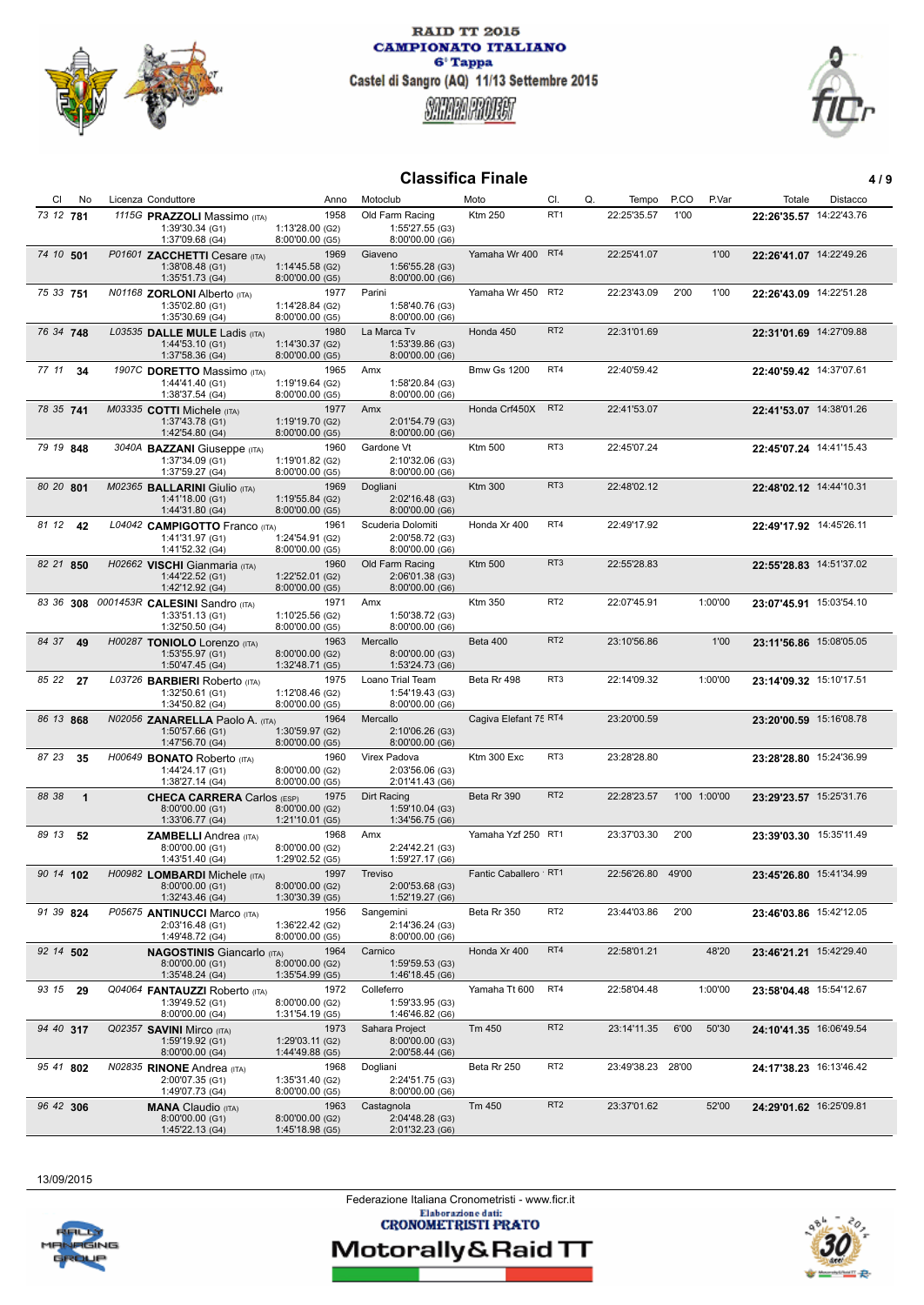



## **Classifica Finale** 5/9

| CI         | No | Licenza Conduttore                                        | Anno                               | Motoclub                               | Moto                | CI.             | Q.<br>Tempo                 | P.CO  | P.Var        | Totale                  | Distacco |
|------------|----|-----------------------------------------------------------|------------------------------------|----------------------------------------|---------------------|-----------------|-----------------------------|-------|--------------|-------------------------|----------|
| 97 43 303  |    | <b>CONFORTI Mario (ITA)</b>                               | 1964                               | Valdera                                | Beta Rr 400         | RT <sub>2</sub> | 24:20'34.92                 |       | 50'50        | 25:11'24.92 17:07'33.11 |          |
|            |    | 8:00'00.00 (G1)<br>1:56'37.73 (G4)                        | 8:00'00.00 (G2)<br>1:50'51.79 (G5) | 2:18'51.65 (G3)<br>2:14'13.75 (G6)     |                     |                 |                             |       |              |                         |          |
| 98 44 305  |    | <b>POZZO</b> Giuseppe (ITA)                               | 1965                               | La Marca Trevigiana                    | <b>Ktm 450</b>      | RT <sub>2</sub> | 24:26'04.17                 |       | 1:00'00      | 25:26'04.17 17:22'12.36 |          |
|            |    | 8:00'00.00 (G1)<br>1:54'59.27 (G4)                        | 8:00'00.00 (G2)<br>1:38'19.34 (G5) | 2:34'07.07 (G3)<br>2:18'38.49 (G6)     |                     |                 |                             |       |              |                         |          |
| 99 45 316  |    | Q02755 BANDINELLI Dario (ITA)                             | 1959                               | Due Due Due                            | Beta Rr 390         | RT <sub>2</sub> | 24:49'34.56                 |       | 4'00 1:00'15 | 25:53'49.56 17:49'57.75 |          |
|            |    | 8:00'00.00 (G1)                                           | 8:00'00.00 (G2)                    | 2:40'26.89 (G3)                        |                     |                 |                             |       |              |                         |          |
| 100 15 101 |    | 2:11'06.05 (G4)<br>M03597 ZARO Giuseppe (ITA)             | 1:52'10.52 (G5)<br>1959            | 2:05'51.10 (G6)<br>Treviso             | Fantic 250          | RT <sub>1</sub> | 23:32'28.32 1:25'00 1:00'00 |       |              | 25:57'28.32 17:53'36.51 |          |
|            |    | 8:00'00.00 (G1)                                           | 1:42'00.39 (G2)                    | 2:19'31.78 (G3)                        |                     |                 |                             |       |              |                         |          |
| 101 16 201 |    | 1:53'12.52 (G4)                                           | 1:37'43.63 (G5)<br>56              | 8:00'00.00 (G6)<br>La Marca Trevigiana | Husqvarna           | RT <sub>1</sub> | 26:29'16.27 31'00           |       | $-8'40$      | 26:51'36.27 18:47'44.46 |          |
|            |    | <b>NAPPI</b> Alfredo (ITA)<br>8:00'00.00 (G1)             | 8:00'00.00 (G2)                    | 3:18'01.38 (G3)                        |                     |                 |                             |       |              |                         |          |
|            |    | 2:21'35.16 (G4)                                           | 2:12'10.08 (G5)                    | 2:37'29.65 (G6)                        |                     |                 | 28:26'52.66                 |       |              |                         |          |
| 102 46     | 56 | <b>VAN BEVEREN Adrien (FRA)</b><br>8:00'00.00 (G1)        | 76<br>8:00'00.00 (G2)              | Lumezzane<br>1:47'35.87 (G3)           | Yamaha Wrf 450 RT2  |                 |                             |       | 1'00         | 28:27'52.66 20:24'00.85 |          |
|            |    | 1:28'31.32 (G4)                                           | 1:10'45.47 (G5)                    | 8:00'00.00 (G6)                        |                     |                 |                             |       |              |                         |          |
| 103 24 845 |    | Q01141 843 Sergio (ITA)<br>1:44'54.50 (G1)                | 1982<br>1:22'37.38 (G2)            | R.S.77<br>2:02'20.07 (G3)              | Beta Rr 498         | RT3             | 29:09'51.95                 |       |              | 29:09'51.95 21:06'00.14 |          |
|            |    | 8:00'00.00 (G4)                                           | 8:00'00.00 (G5)                    | 8:00'00.00 (G6)                        |                     |                 |                             |       |              |                         |          |
| 104 47 809 |    | G08851 RIZZI Matteo (ITA)<br>1:37'28.41 (G1)              | 1979<br>8:00'00.00 (G2)            | Amx<br>1:59'32.83 (G3)                 | Yamaha Wr 450       | RT <sub>2</sub> | 29:11'24.79                 |       |              | 29:11'24.79 21:07'32.98 |          |
|            |    | 1:34'23.55 (G4)                                           | 8:00'00.00 (G5)                    | 8:00'00.00 (G6)                        |                     |                 |                             |       |              |                         |          |
| 105 16 866 |    | H02661 FIGNANI Massimiliano (ITA)<br>1:45'15.51 (G1)      | 1968<br>1:22'39.60 (G2)            | Old Farm Racing<br>2:04'33.51 (G3)     | Honda At 750        | RT4             | 29:12'28.62                 |       |              | 29:12'28.62 21:08'36.81 |          |
|            |    | 8:00'00.00 (G4)                                           | 8:00'00.00 (G5)                    | 8:00'00.00 (G6)                        |                     |                 |                             |       |              |                         |          |
| 106 48 814 |    | Q04034 DALL'ACQUA Alessandro (ITA)<br>1:43'58.17 (G1)     | 1970<br>8:00'00.00 (G2)            | Asm<br>1:57'34.85 (G3)                 | Husvarna 450        | RT <sub>2</sub> | 29:21'24.94                 |       | 1'00         | 29:22'24.94 21:18'33.13 |          |
|            |    | 1:39'51.92 (G4)                                           | 8:00'00.00 (G5)                    | 8:00'00.00 (G6)                        |                     |                 |                             |       |              |                         |          |
| 107 17 103 |    | E01233 SANDRONE Lorenzo (ITA)<br>1:46'04.92 (G1)          | 1990<br>8:00'00.00 (G2)            | Old Farm Racing<br>2:00'53.51 (G3)     | <b>Ktm 250</b>      | RT <sub>1</sub> | 29:23'14.64                 |       |              | 29:23'14.64 21:19'22.83 |          |
|            |    | 1:36'16.21 (G4)                                           | 8:00'00.00 (G5)                    | 8:00'00.00 (G6)                        |                     |                 |                             |       |              |                         |          |
| 108 49 808 |    | R02008 MAZZINI Michele (ITA)<br>1:47'26.52 (G1)           | 1987<br>8:00'00.00 (G2)            | A.M. Aretina<br>2:02'13.63 (G3)        | Beta 400            | RT <sub>2</sub> | 29:27'29.56                 | 3'00  |              | 29:30'29.56 21:26'37.75 |          |
|            |    | 1:37'49.41 (G4)                                           | 8:00'00.00 (G5)                    | 8:00'00.00 (G6)                        |                     |                 |                             |       |              |                         |          |
| 109 25 401 |    | M03781 CATARSI Massimiliano (ITA)<br>2:00'42.58 (G1)      | 1972<br>8:00'00.00 (G2)            | Valdera<br>8:00'00.00 (G3)             | Beta Rr 498         | RT3             | 29:53'16.94                 | 1'00  | $-10'00$     | 29:44'16.94 21:40'25.13 |          |
|            |    | 8:00'00.00 (G4)                                           | 1:51'52.67 (G5)                    | 2:00'41.69 (G6)                        |                     |                 |                             |       |              |                         |          |
| 110 26 754 |    | P02622 <b>BATTISTONI</b> Daniele (ITA)<br>2:11'57.14 (G1) | 1968<br>8:00'00.00 (G2)            | Colleferro<br>2:17'45.43 (G3)          | Ktm Exc300          | RT <sub>3</sub> | 30:39'38.26                 | 8'00  |              | 30:47'38.26 22:43'46.45 |          |
|            |    | 2:09'55.69 (G4)                                           | 8:00'00.00 (G5)                    | 8:00'00.00 (G6)                        |                     |                 |                             |       |              |                         |          |
| 111 50 821 |    | G11783 CAVICCHI Eugenio (ITA)<br>2:15'26.75 (G1)          | 1959<br>8:00'00.00 (G2)            | Valle Scrivia<br>2:41'46.05 (G3)       | Beta Rr 350         | RT <sub>2</sub> | 30:54'11.24                 | 38'00 |              | 31:32'11.24 23:28'19.43 |          |
|            |    | 1:56'58.44 (G4)                                           | 8:00'00.00 (G5)                    | 8:00'00.00 (G6)                        |                     |                 |                             |       |              |                         |          |
| 112 51 311 |    | 100443 GHIRELLI Moreno (ITA)<br>8:00'00.00 (G1)           | 1963<br>8:00'00.00 (G2)            | Gubbio<br>2:13'28.74 (G3)              | <b>Ktm 450</b>      | RT <sub>2</sub> | 29:46'17.01                 |       | 1:50'10      | 31:36'27.01 23:32'35.20 |          |
|            |    | 1:51'04.74 (G4)                                           | 1:41'43.53 (G5)                    | 8:00'00.00 (G6)                        |                     |                 |                             |       |              |                         |          |
| 113 27 902 |    | 1746R CIARPAGLINI Glauco (ITA)<br>1:21'53.34 (G1)         | 1976<br>1:00'28.02 (G2)            | Torre Della Meloria<br>8:00'00.00 (G3) | Husqvarna Fe 50 RT3 |                 | 34:22'21.36                 |       |              | 34:22'21.36 26:18'29.55 |          |
|            |    | 8:00'00.00 (G4)                                           | 8:00'00.00 (G5)                    | 8:00'00.00 (G6)                        |                     |                 |                             |       |              |                         |          |
| 114 52 901 |    | B01032 MANCINI Andrea (ITA)                               | 1975<br>1:02'19.82 (G2)            | Fast Team                              | Beta Rr 450         | RT <sub>2</sub> | 34:27'41.25                 |       |              | 34:27'41.25 26:23'49.44 |          |
|            |    | 1:25'21.43 (G1)<br>8:00'00.00 (G4)                        | 8:00'00.00 (G5)                    | 8:00'00.00 (G3)<br>8:00'00.00 (G6)     |                     |                 |                             |       |              |                         |          |
| 115 18 903 |    | Q01917 MARTELOZZO Luigi (ITA)                             | 1990                               | Gaerne                                 | Honda 250           | RT <sub>1</sub> | 34:40'23.44                 |       |              | 34:40'23.44 26:36'31.63 |          |
|            |    | 1:32'36.04 (G1)<br>8:00'00.00 (G4)                        | 1:07'47.40 (G2)<br>8:00'00.00 (G5) | 8:00'00.00 (G3)<br>8:00'00.00 (G6)     |                     |                 |                             |       |              |                         |          |
| 116 53 55  |    | <b>DE SOULTRAIT Xavier (FRA)</b>                          |                                    | Yamaha Racing<br>8:00'00.00 (G3)       | Yamaha Yzf 250 RT2  |                 | 34:43'25.33                 |       |              | 34:43'25.33 26:39'33.52 |          |
|            |    | 8:00'00.00 (G1)<br>8:00'00.00 (G4)                        | 8:00'00.00 (G2)<br>1:09'54.52 (G5) | 1:33'30.81 (G6)                        |                     |                 |                             |       |              |                         |          |
| 117 54 908 |    | B00045 FESANI Andrea (ITA)                                | 1966                               | Fast Team                              | <b>Ktm 350</b>      | RT <sub>2</sub> | 34:46'08.15                 |       |              | 34:46'08.15 26:42'16.34 |          |
|            |    | 1:35'21.05 (G1)<br>8:00'00.00 (G4)                        | 1:10'47.10 (G2)<br>8:00'00.00 (G5) | 8:00'00.00 (G3)<br>8:00'00.00 (G6)     |                     |                 |                             |       |              |                         |          |
|            |    | 118 28 904 0001668C MOLON Piergiorgio (ITA)               | 1971                               | Virex Padova                           | Husaberg 501        | RT <sub>3</sub> | 34:44'48.53                 | 5'00  |              | 34:49'48.53 26:45'56.72 |          |
|            |    | $1:32'56.61$ (G1)<br>8:00'00.00 (G4)                      | 1:11'51.92 (G2)<br>8:00'00.00 (G5) | 8:00'00.00 (G3)<br>8:00'00.00 (G6)     |                     |                 |                             |       |              |                         |          |
| 119 55 932 |    | R02105 SACCHINI Stefano (ITA)                             | 1968                               | Montefeltro                            | Honda Crf 300 X RT2 |                 | 34:47'05.42                 |       | 3'00         | 34:50'05.42 26:46'13.61 |          |
|            |    | 1:36'45.06 (G1)<br>8:00'00.00 (G4)                        | 1:10'20.36 (G2)<br>8:00'00.00 (G5) | 8:00'00.00 (G3)<br>8:00'00.00 (G6)     |                     |                 |                             |       |              |                         |          |
| 120 56     | 60 | <b>DALL'ERA Alberto (ITA)</b>                             |                                    |                                        | Yamaha 450          | RT <sub>2</sub> | 34:53'54.38                 |       |              | 34:53'54.38 26:50'02.57 |          |
|            |    | 8:00'00.00 (G1)<br>8:00'00.00 (G4)                        | 8:00'00.00 (G2)<br>1:14'51.30(G5)  | 8:00'00.00 (G3)<br>1:39'03.08 (G6)     |                     |                 |                             |       |              |                         |          |

13/09/2015

Federazione Italiana Cronometristi - www.ficr.it<br>Elaborazione dati:<br>CRONOMETRISTI PRATO

四君

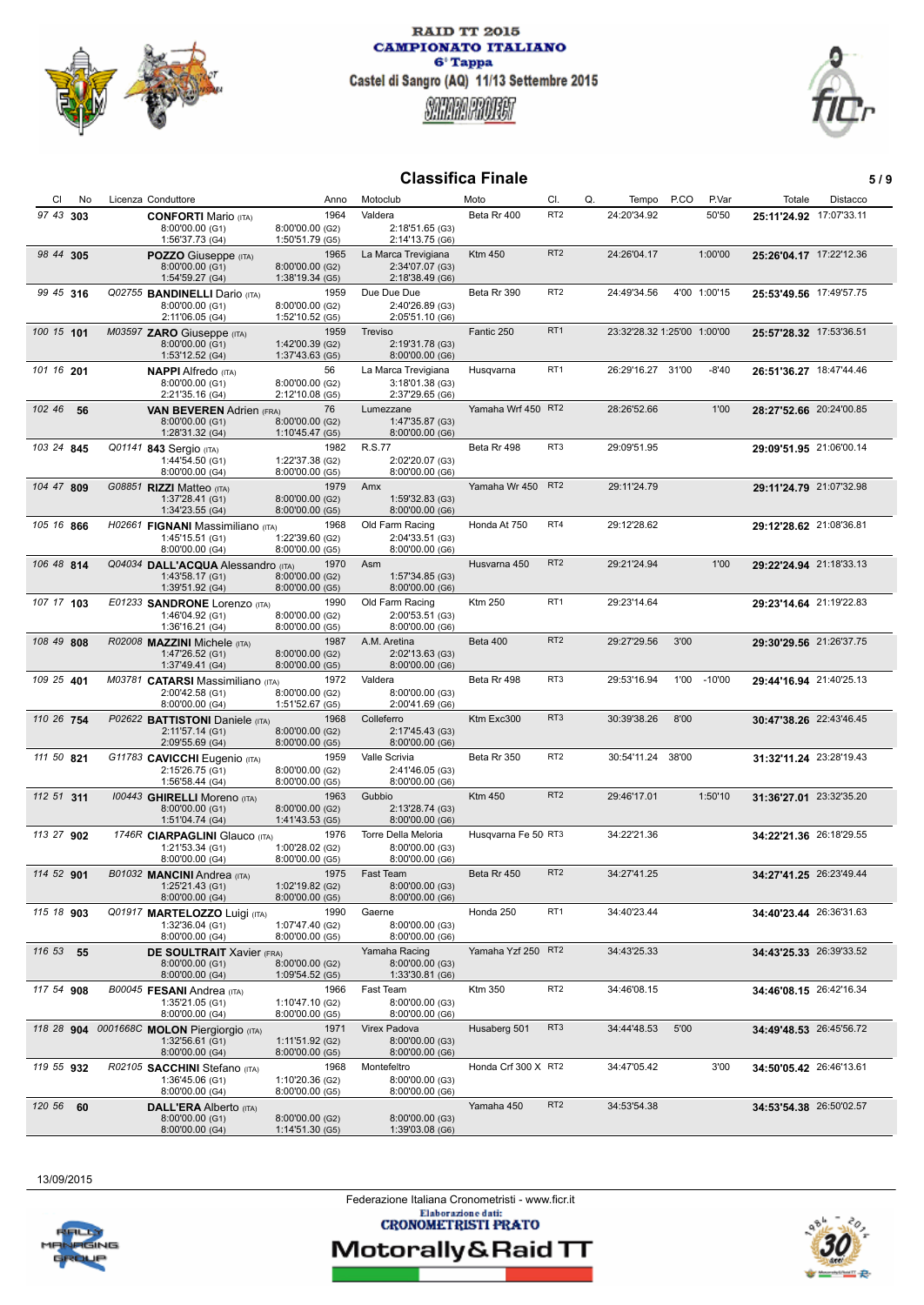



## **Classifica Finale 6 / 9**

| CI         | No | Licenza Conduttore                                     | Anno                               | Motoclub                            | Moto                | CI.             | Q.<br>Tempo       | P.CO | P.Var   | Totale                  | Distacco |
|------------|----|--------------------------------------------------------|------------------------------------|-------------------------------------|---------------------|-----------------|-------------------|------|---------|-------------------------|----------|
| 121 57 931 |    | P00250 STIGLIANO Giovanni (ITA)                        | 1973                               | Bellinzago                          | Yamaha Wr 450 RT2   |                 | 35:02'34.10       |      |         | 35:02'34.10 26:58'42.29 |          |
|            |    | 1:42'15.08 (G1)                                        | 1:20'19.02 (G2)                    | 8:00'00.00 (G3)                     |                     |                 |                   |      |         |                         |          |
|            |    | 8:00'00.00 (G4)                                        | 8:00'00.00 (G5)                    | 8:00'00.00 (G6)                     |                     |                 |                   |      |         |                         |          |
| 122 19 914 |    | Q02474 CARU' Alberto (ITA)<br>1:43'41.42 (G1)          | 1974<br>1:19'39.39 (G2)            | Endurology<br>8:00'00.00 (G3)       | Ktm Excf 250        | RT <sub>1</sub> | 35:03'20.81       |      | 1'00    | 35:04'20.81 27:00'29.00 |          |
|            |    | 8:00'00.00 (G4)                                        | 8:00'00.00 (G5)                    | 8:00'00.00 (G6)                     |                     |                 |                   |      |         |                         |          |
| 123 58 937 |    | Q03903 PIVA Emanuele (ITA)                             | 1971                               | La Marca Trevigiana                 | Yamaha Wrf 450 RT2  |                 | 35:04'36.36       |      |         | 35:04'36.36 27:00'44.55 |          |
|            |    | 1:48'36.24 (G1)<br>8:00'00.00 (G4)                     | 1:16'00.12 (G2)<br>8:00'00.00 (G5) | 8:00'00.00 (G3)<br>8:00'00.00 (G6)  |                     |                 |                   |      |         |                         |          |
| 124 20 916 |    | N00665 ANGHILERI Eufrasio (ITA)                        | 1996                               | Fast Team                           | Yamaha Yzf 250 RT1  |                 | 34:46'44.27       | 3'00 | 15'00   | 35:04'44.27 27:00'52.46 |          |
|            |    | 1:37'07.71 (G1)                                        | 1:09'36.56 (G2)                    | 8:00'00.00 (G3)                     |                     |                 |                   |      |         |                         |          |
|            |    | 8:00'00.00 (G4)                                        | 8:00'00.00 (G5)                    | 8:00'00.00 (G6)                     | Ktm Exc 250         | RT <sub>1</sub> |                   |      |         |                         |          |
| 125 21 105 |    | <b>INCAINI</b> Damiano (ITA)<br>8:00'00.00 (G1)        | 8:00'00.00 (G2)                    | 8:00'00.00 (G3)                     |                     |                 | 35:05'11.55       |      |         | 35:05'11.55 27:01'19.74 |          |
|            |    | 8:00'00.00 (G4)                                        | 1:20'49.04 (G5)                    | 1:44'22.51 (G6)                     |                     |                 |                   |      |         |                         |          |
| 126 22 775 |    | $N02926$ GANGI Leonardo (ITA)<br>1:48'27.88 (G1)       | 1997                               | Cairo Montenotte<br>8:00'00.00 (G3) | Ktm Exc 125         | RT <sub>1</sub> | 35:07'16.36       |      |         | 35:07'16.36 27:03'24.55 |          |
|            |    | 8:00'00.00 (G4)                                        | 1:18'48.48 (G2)<br>8:00'00.00 (G5) | 8:00'00.00 (G6)                     |                     |                 |                   |      |         |                         |          |
| 127 2 92   |    | <b>GHIONE</b> Serena (ITA)                             |                                    | MRT                                 | <b>Ktm 250</b>      | <b>RTF</b>      | 35:16'33.73       |      |         | 35:16'33.73 27:12'41.92 |          |
|            |    | 8:00'00.00 (G1)<br>8:00'00.00 (G4)                     | 8:00'00.00 (G2)<br>1:25'40.76 (G5) | 8:00'00.00 (G3)<br>1:50'52.97 (G6)  |                     |                 |                   |      |         |                         |          |
| 128 29 943 |    | G12307 TURCHI Stefano (ITA)                            | 1962                               | Castel Del Pino                     | Husaberg Fe 520 RT3 |                 | 35:17'50.69       |      |         | 35:17'50.69 27:13'58.88 |          |
|            |    | 1:51'46.78 (G1)                                        | 1:26'03.91 (G2)                    | 8:00'00.00 (G3)                     |                     |                 |                   |      |         |                         |          |
|            |    | 8:00'00.00 (G4)                                        | 8:00'00.00 (G5)                    | 8:00'00.00 (G6)                     |                     | RT <sub>1</sub> |                   |      |         |                         |          |
| 129 23 773 |    | <b>ZANZI Massimo</b> (ITA)<br>8:00'00.00 (G1)          | 1975<br>8:00'00.00 (G2)            | F. Baracca<br>1:50'51.08 (G3)       | Ktm Exc 250         |                 | 35:21'27.43       |      |         | 35:21'27.43 27:17'35.62 |          |
|            |    | 1:30'36.35 (G4)                                        | 8:00'00.00 (G5)                    | 8:00'00.00 (G6)                     |                     |                 |                   |      |         |                         |          |
| 130 24 743 |    | F00945 MOLTENI LOris (ITA)                             | 1988                               | Oggiono                             | Honda Crf 250       | RT <sub>1</sub> | 35:18'05.19       | 4'00 |         | 35:22'05.19 27:18'13.38 |          |
|            |    | 8:00'00.00 (G1)<br>8:00'00.00 (G4)                     | 1:19'24.43 (G2)<br>8:00'00.00 (G5) | 1:58'40.76 (G3)<br>8:00'00.00 (G6)  |                     |                 |                   |      |         |                         |          |
| 131 30     | 39 | <b>DEL CONTE Jacopo</b> (ITA)                          |                                    | <b>NSM Racing Team</b>              | Beta Rr 300         | RT3             | 35:23'42.14       |      |         | 35:23'42.14 27:19'50.33 |          |
|            |    | 8:00'00.00 (G1)<br>8:00'00.00 (G4)                     | 8:00'00.00 (G2)<br>1:31'56.50 (G5) | 8:00'00.00 (G3)<br>1:51'45.64 (G6)  |                     |                 |                   |      |         |                         |          |
| 132 31 794 |    | <b>MENDOTTI Paolo</b> (ITA)                            | 1981                               | Team Fix Racing                     | <b>Ktm 300</b>      | RT <sub>3</sub> | 35:24'08.72       |      |         | 35:24'08.72 27:20'16.91 |          |
|            |    | 8:00'00.00 (G1)                                        | 8:00'00.00 (G2)                    | 1:51'14.26 (G3)                     |                     |                 |                   |      |         |                         |          |
|            |    | 1:32'54.46 (G4)                                        | 8:00'00.00 (G5)                    | 8:00'00.00 (G6)                     |                     |                 |                   |      |         |                         |          |
| 133 32 945 |    | N02183 <b>ARLATI</b> Vincenzo (ITA)<br>1:49'00.88 (G1) | 1967<br>1:32'56.96 (G2)            | Bergamo<br>8:00'00.00 (G3)          | Husaberg 501        | RT3             | 35:21'57.84       | 5'00 |         | 35:26'57.84 27:23'06.03 |          |
|            |    | 8:00'00.00 (G4)                                        | 8:00'00.00 (G5)                    | 8:00'00.00 (G6)                     |                     |                 |                   |      |         |                         |          |
| 134 59 840 |    | <b>ALLEGRA Paolo (ITA)</b><br>8:00'00.00 (G1)          | 1964<br>8:00'00.00 (G2)            | Firenze<br>1:58'48.40 (G3)          | Beta Rr 430         | RT <sub>2</sub> | 35:37'59.53       |      |         | 35:37'59.53 27:34'07.72 |          |
|            |    | 1:39'11.13 (G4)                                        | 8:00'00.00 (G5)                    | 8:00'00.00 (G6)                     |                     |                 |                   |      |         |                         |          |
| 135 33 745 |    | H04636 RAMPOLLA Stefano (ITA)                          | 1966                               | Endurology                          | Honda Xr 600        | RT3             | 35:42'07.16       |      |         | 35:42'07.16 27:38'15.35 |          |
|            |    | 2:00'44.09 (G1)<br>1:41'23.07 (G4)                     | 8:00'00.00 (G2)<br>8:00'00.00 (G5) | 8:00'00.00 (G3)<br>8:00'00.00 (G6)  |                     |                 |                   |      |         |                         |          |
| 136 60 831 |    | <b>MISSONI</b> Ottavio (ITA)                           |                                    | Cascinetta Gallarate                | <b>Ktm 350</b>      | RT <sub>2</sub> | 35:44'33.01       |      |         | 35:44'33.01 27:40'41.20 |          |
|            |    | 8:00'00.00 (G1)                                        | 8:00'00.00 (G2)                    | 2:04'24.70 (G3)                     |                     |                 |                   |      |         |                         |          |
| 137 25 918 |    | 1:40'08.31 (G4)<br>103854 MADONNA Alessandro (ITA)     | 8:00'00.00 (G5)<br>1963            | 8:00'00.00 (G6)<br>Vallescrivia     | Yamaha Wrf 250 RT1  |                 | 35:49'22.75       |      |         | 35:49'22.75 27:45'30.94 |          |
|            |    | 2:00'23.04 (G1)                                        | 1:48'59.71 (G2)                    | 8:00'00.00 (G3)                     |                     |                 |                   |      |         |                         |          |
|            |    | 8:00'00.00 (G4)                                        | 8:00'00.00 (G5)                    | 8:00'00.00 (G6)                     |                     |                 |                   |      |         |                         |          |
| 138 34 752 |    | <b>GILARDI</b> Crlo (ITA)<br>8:00'00.00 (G1)           | 1974<br>8:00'00.00 (G2)            | Fast Team<br>2:13'54.41 (G3)        | Beta Rr 300         | RT3             | 35:50'00.53       |      |         | 35:50'00.53 27:46'08.72 |          |
|            |    | 1:36'06.12 (G4)                                        | 8:00'00.00 (G5)                    | 8:00'00.00 (G6)                     |                     |                 |                   |      |         |                         |          |
| 139 35 203 |    | <b>CORDANI</b> Damiano (ITA)                           |                                    |                                     | Beta Rr 300         | RT3             | 35:45'37.14 12'00 |      | $-7'10$ | 35:50'27.14 27:46'35.33 |          |
|            |    | 8:00'00.00 (G1)<br>8:00'00.00 (G4)                     | 8:00'00.00 (G2)<br>1:47'29.20 (G5) | 8:00'00.00 (G3)<br>1:58'07.94 (G6)  |                     |                 |                   |      |         |                         |          |
| 140 61 58  |    | <b>BALBONI</b> Andrea (ITA)                            |                                    | Fast Team                           | Suzuki WR 300       | RT <sub>2</sub> | 34:53'35.13       |      | 1:00'00 | 35:53'35.13 27:49'43.32 |          |
|            |    | 8:00'00.00 (G1)<br>8:00'00.00 (G4)                     | 8:00'00.00 (G2)                    | 8:00'00.00 (G3)                     |                     |                 |                   |      |         |                         |          |
| 141 36 744 |    | P02558 PONZI Livio (ITA)                               | 1:15'33.42 (G5)<br>1974            | 1:38'01.71 (G6)<br>Bi&ti            | <b>Ktm 300</b>      | RT3             | 35:55'47.36       | 1'00 |         | 35:56'47.36 27:52'55.55 |          |
|            |    | 1:48'06.68 (G1)                                        | 8:00'00.00 (G2)                    | 2:07'40.68 (G3)                     |                     |                 |                   |      |         |                         |          |
|            |    | 8:00'00.00 (G4)                                        | 8:00'00.00 (G5)                    | 8:00'00.00 (G6)                     |                     | RT <sub>1</sub> |                   |      |         |                         |          |
| 142 26 778 |    | <b>DOLFIN Alberto (ITA)</b><br>8:00'00.00 (G1)         | 1963<br>8:00'00.00 (G2)            | Fast Team<br>2:14'53.01 (G3)        | Honda Crf 250       |                 | 35:57'08.40       |      |         | 35:57'08.40 27:53'16.59 |          |
|            |    | 1:42'15.39 (G4)                                        | 8:00'00.00 (G5)                    | 8:00'00.00 (G6)                     |                     |                 |                   |      |         |                         |          |
| 143 62 803 |    | <b>FRANCESCUT</b> Ennio (ITA)                          | 1961                               | Pedemontano                         | <b>Ktm 250</b>      | RT <sub>2</sub> | 35:58'51.08       |      |         | 35:58'51.08 27:54'59.27 |          |
|            |    | 8:00'00.00 (G1)<br>1:47'34.15 (G4)                     | 8:00'00.00 (G2)<br>8:00'00.00 (G5) | 2:11'16.93 (G3)<br>8:00'00.00 (G6)  |                     |                 |                   |      |         |                         |          |
| 144 17 865 |    | <b>DEL MASTRO Marco (ITA)</b>                          | 1988                               | Amx                                 | <b>Bmw</b>          | RT4             | 35:59'06.37       |      |         | 35:59'06.37 27:55'14.56 |          |
|            |    | 8:00'00.00 (G1)<br>1:44'37.74 (G4)                     | 8:00'00.00 (G2)<br>8:00'00.00 (G5) | 2:14'28.63 (G3)<br>8:00'00.00 (G6)  |                     |                 |                   |      |         |                         |          |

13/09/2015

Federazione Italiana Cronometristi - www.ficr.it<br>Elaborazione dati:<br>CRONOMETRISTI PRATO

四君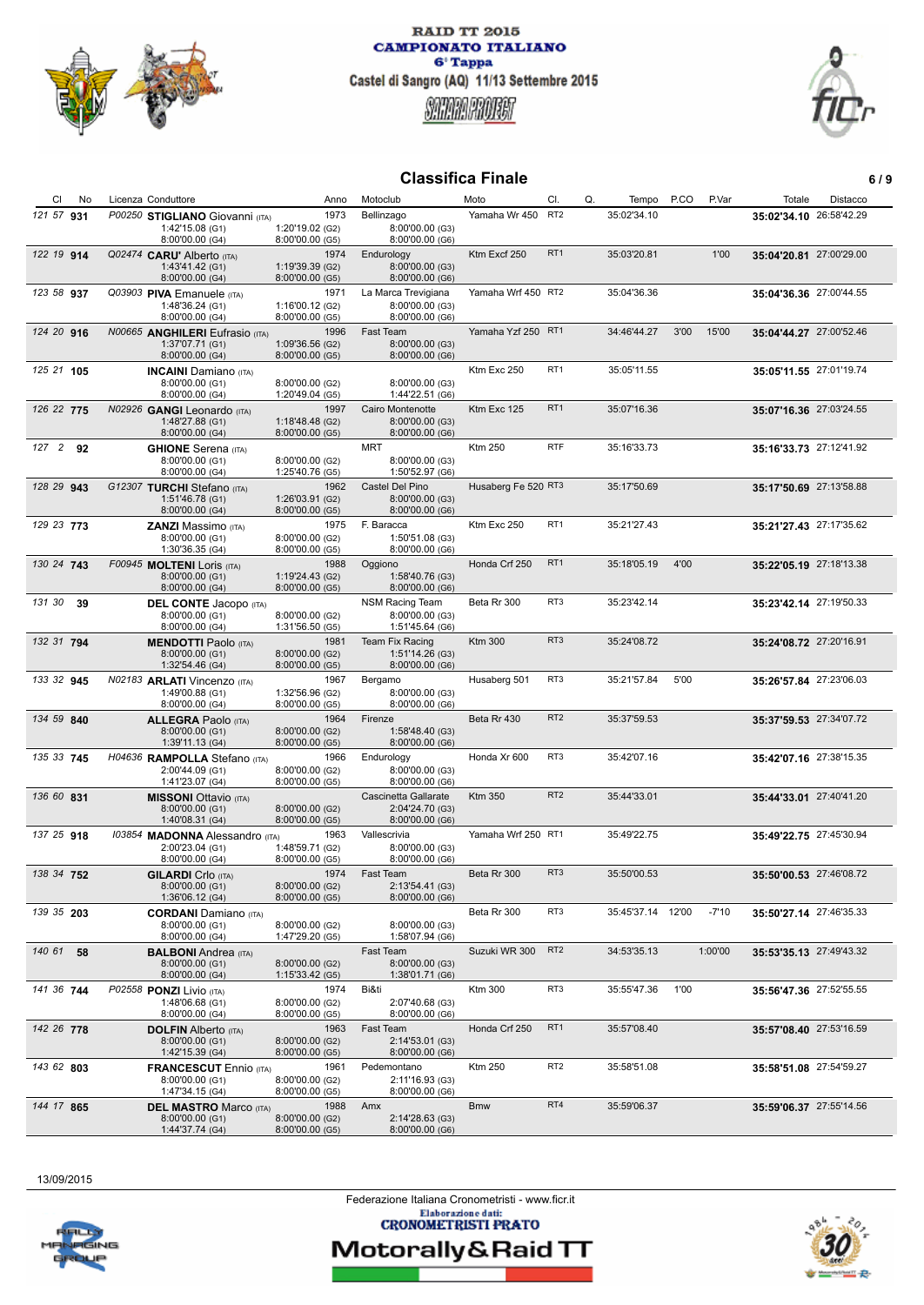



## **Classifica Finale 7 / 9**

| CI<br>No       | Licenza Conduttore                                                                | Anno                                       | Motoclub                                                  | Moto                | CI.             | Q.<br>Tempo         | P.CO<br>P.Var | Totale                  | Distacco |
|----------------|-----------------------------------------------------------------------------------|--------------------------------------------|-----------------------------------------------------------|---------------------|-----------------|---------------------|---------------|-------------------------|----------|
| 145 63 813     | <b>AILI Mirko</b> (ITA)<br>8:00'00.00 (G1)<br>1:45'17.20 (G4)                     | 1976<br>8:00'00.00 (G2)<br>8:00'00.00 (G5) | Sebino<br>2:16'58.35 (G3)<br>8:00'00.00 (G6)              | Ktm 350             | RT <sub>2</sub> | 36:02'15.55         |               | 36:02'15.55 27:58'23.74 |          |
| 146 18<br>- 57 | <b>CRIPPA</b> Riccardo (ITA)<br>8:00'00.00 (G1)<br>8:00'00.00 (G4)                | 8:00'00.00 (G2)<br>1:14'52.76 (G5)         | <b>Fast Team</b><br>8:00'00.00 (G3)<br>1:43'10.70 (G6)    | Yamaha Wr 250       | RT4             | 34:58'03.46         | 1:10'00       | 36:08'03.46 28:04'11.65 |          |
| 147 27 782     | <b>MENCHELLI</b> Matteo (ITA)<br>8:00'00.00 (G1)<br>1:45'12.75 (G4)               | 8:00'00.00 (G2)<br>8:00'00.00 (G5)         | Mario Tommasini<br>2:25'06.62 (G3)<br>8:00'00.00 (G6)     | Ktm                 | RT <sub>1</sub> | 36:10'19.37         |               | 36:10'19.37 28:06'27.56 |          |
| 148 64<br>59   | <b>SCARPELLI Niccolò</b> (ITA)<br>8:00'00.00 (G1)<br>8:00'00.00 (G4)              | 8:00'00.00 (G2)<br>1:27'13.93 (G5)         | Dirt Racing<br>8:00'00.00 (G3)<br>1:43'08.51 (G6)         | <b>Beta</b>         | RT <sub>2</sub> | 35:10'22.44         | 1:00'00       | 36:10'22.44 28:06'30.63 |          |
| 149 28 774     | Q02063 PICCONI Marco (ITA)<br>1:58'46.45 (G1)<br>8:00'00.00 (G4)                  | 1968<br>8:00'00.00 (G2)<br>8:00'00.00 (G5) | Scag Valcuvia<br>2:15'55.67 (G3)<br>8:00'00.00 (G6)       | Yamaha Wr 250 F RT1 |                 | 36:14'42.12         | 1'00          | 36:15'42.12 28:11'50.31 |          |
| 150 37 406     | P03318 MORGANTINI Nicola (ITA)<br>1:40'41.91 (G1)<br>1:38'56.63 (G4)              | 1981<br>8:00'00.00 (G2)<br>8:00'00.00 (G5) | Umbria<br>8:00'00.00 (G3)<br>8:00'00.00 (G6)              | Suzuki Drz 400      | RT <sub>3</sub> | 35:19'38.54         | 1:00'00       | 36:19'38.54 28:15'46.73 |          |
| 151 65 301     | L02424 VOLPATO Loris (ITA)<br>1:41'01.81 (G1)<br>1:41'31.76 (G4)                  | 1972<br>8:00'00.00 (G2)<br>8:00'00.00 (G5) | Civezzano<br>8:00'00.00 (G3)<br>8:00'00.00 (G6)           | Ktm 350             | RT <sub>2</sub> | 35:22'33.57         | 1:00'00       | 36:22'33.57 28:18'41.76 |          |
| 152 66 322     | <b>GAMBINI</b> Massimo (ITA)<br>8:00'00.00 (G1)<br>8:00'00.00 (G4)                | 8:00'00.00 (G2)<br>1:48'37.44 (G5)         | 8:00'00.00 (G3)<br>1:58'28.36 (G6)                        | Husqvarna           | RT <sub>2</sub> | 35:47'05.80         | 49'40         | 36:36'45.80 28:32'53.99 |          |
| 153 67 319     | <b>CAROLLO</b> Roberto (ITA)<br>8:00'00.00 (G1)<br>8:00'00.00 (G4)                | 8:00'00.00 (G2)<br>1:43'23.78 (G5)         | 8:00'00.00 (G3)<br>2:04'53.68 (G6)                        | Ktm 400             | RT <sub>2</sub> | 35:48'17.46         | 48'30         | 36:36'47.46 28:32'55.65 |          |
| 154 68 314     | <b>BELLIO</b> Alessandro (ITA)<br>8:00'00.00 (G1)<br>8:00'00.00 (G4)              | 8:00'00.00 (G2)<br>1:44'09.85 (G5)         | ABC Old Farm Racing<br>8:00'00.00 (G3)<br>2:03'40.29 (G6) | Ktm Exc 300         | RT <sub>2</sub> | 35:47'50.14         | 49'30         | 36:37'20.14 28:33'28.33 |          |
| 155 19<br>-81  | <b>MENICHINI Marco (ITA)</b><br>8:00'00.00 (G1)<br>8:00'00.00 (G4)                | 8:00'00.00 (G2)<br>1:57'32.46 (G5)         | 8:00'00.00 (G3)<br>2:45'14.83 (G6)                        | Beta Rr             | RT4             | 36:42'47.29         | 7'00          | 36:49'47.29 28:45'55.48 |          |
| 156 38 205     | Q03976 SCIUMBATA Enrico (ITA)<br>2:08'45.33 (G1)<br>8:00'00.00 (G4)               | 1976<br>8:00'00.00 (G2)<br>8:00'00.00 (G5) | Gentlement<br>8:00'00.00 (G3)<br>2:13'31.26 (G6)          | Husaberg Te 300 RT3 |                 | 36:22'16.59         | 48'00         | 37:10'16.59 29:06'24.78 |          |
| 157 29 765     | 2215R CAMPIONE Vincenzo (ITA)<br>2:31'01.99 (G1)<br>8:00'00.00 (G4)               | 1950<br>8:00'00.00 (G2)<br>8:00'00.00 (G5) | Endurology<br>2:45'55.80 (G3)<br>8:00'00.00 (G6)          | Ktm Exc 250         | RT <sub>1</sub> | 37:16'57.79         | 12'00         | 37:28'57.79 29:25'05.98 |          |
| 158 69 302     | <b>MOCCI</b> Massimo (ITA)<br>8:00'00.00 (G1)<br>8:00'00.00 (G4)                  | 8:00'00.00 (G2)<br>1:53'18.46 (G5)         | Boars team<br>8:00'00.00 (G3)<br>2:27'38.84 (G6)          | Ktm Exc 450         | RT <sub>2</sub> | 36:20'57.30 24'00   | 50'30         | 37:35'27.30 29:31'35.49 |          |
| 159 70 795     | Q03419 FLORI Umberto (ITA)<br>8:00'00.00 (G1)<br>2:26'00.79 (G4)                  | 1959<br>8:00'00.00 (G2)<br>8:00'00.00 (G5) | Pistoia<br>3:00'49.89 (G3)<br>8:00'00.00 (G6)             | Beta Rr 450         | RT <sub>2</sub> | 37:26'50.68 26'00   |               | 37:52'50.68 29:48'58.87 |          |
| 160 71 315     | Q04740 QUINTO Nicola (ITA)<br>8:00'00.00 (G1)<br>8:00'00.00 (G4)                  | 1978<br>8:00'00.00 (G2)<br>2:03'43.50 (G5) | Team Cubo A.S.D.<br>8:00'00.00 (G3)<br>2:04'46.43 (G6)    | Honda Cre 450 X RT2 |                 | 36:08'29.93 1:00'00 | 49'40         | 37:58'09.93 29:54'18.12 |          |
| 161 3<br>94    | <b>GHIRALDINI</b> Anna (ITA)<br>8:00'00.00 (G1)<br>8:00'00.00 (G4)                | 8:00'00.00 (G2)<br>2:26'25.96 (G5)         | ABC Old Farm Racing<br>8:00'00.00 (G3)<br>3:15'05.79 (G6) | Ktm Exc 250         | <b>RTF</b>      | 37:41'31.75 41'00   | $-11'15$      | 38:11'16.75 30:07'24.94 |          |
| 162 4<br>93    | <b>CLEMENTI Florence V. (ITA)</b><br>8:00'00.00 (G1)<br>8:00'00.00 (G4)           | 1971<br>8:00'00.00 (G2)<br>2:23'37.08 (G5) | Old Farm Racing<br>3:27'01.29 (G3)<br>8:00'00.00 (G6)     | Sherco 450          | <b>RTF</b>      | 37:50'38.37 18'00   | 48'24         | 38:57'02.37 30:53'10.56 |          |
| 163 72 911     | 2463R CECI Paolo (ITA)<br>1:25'18.73 (G1)<br>8:00'00.00 (G4)                      | 1975<br>8:00'00.00 (G2)<br>8:00'00.00 (G5) | Fast Team<br>8:00'00.00 (G3)<br>8:00'00.00 (G6)           | Beta Rr 350         | RT <sub>2</sub> | 41:25'18.73         |               | 41:25'18.73 33:21'26.92 |          |
| 164 73 910     | M01249 BENETTI Fabio (ITA)<br>1:30'50.52 (G1)<br>8:00'00.00 (G4)                  | 1963<br>8:00'00.00 (G2)<br>8:00'00.00 (G5) | Fast Team<br>8:00'00.00 (G3)<br>8:00'00.00 (G6)           | Beta Rr 350         | RT <sub>2</sub> | 41:30'50.52         |               | 41:30'50.52 33:26'58.71 |          |
| 165 74 841     | <b>BEGGIO</b> Davide (ITA)<br>8:00'00.00 (G1)<br>1:32'41.33 (G4)                  | 8:00'00.00 (G2)<br>8:00'00.00 (G5)         | Gaerne<br>8:00'00.00 (G3)<br>8:00'00.00 (G6)              | <b>Beta</b>         | RT <sub>2</sub> | 41:32'41.33         |               | 41:32'41.33 33:28'49.52 |          |
| 166 75 928     | A1291 FERRONI Sergio (ITA)<br>1:34'31.58 (G1)<br>8:00'00.00 (G4)                  | 1968<br>8:00'00.00 (G2)<br>8:00'00.00 (G5) | Artiglio<br>8:00'00.00 (G3)<br>8:00'00.00 (G6)            | Ktm 350             | RT <sub>2</sub> | 41:34'31.58         | 5'00          | 41:39'31.58 33:35'39.77 |          |
| 167 30 783     | <b>VALENTINI Pierluigi (ITA)</b><br>8:00'00.00 (G1)<br>1:42'21.74 (G4)            | 1967<br>8:00'00.00 (G2)<br>8:00'00.00 (G5) | Pegaso<br>8:00'00.00 (G3)<br>8:00'00.00 (G6)              | Ktm                 | RT <sub>1</sub> | 41:42'21.74         |               | 41:42'21.74 33:38'29.93 |          |
|                | 168 20 948 0001408N CHINAGLIA Massimo (ITA)<br>1:43'17.86 (G1)<br>8:00'00.00 (G4) | 1961<br>8:00'00.00 (G2)<br>8:00'00.00 (G5) | Old Farm Racing<br>8:00'00.00 (G3)<br>8:00'00.00 (G6)     | Suzuki Drz 400      | RT4             | 41:43'17.86         |               | 41:43'17.86 33:39'26.05 |          |

13/09/2015

Federazione Italiana Cronometristi - www.ficr.it<br>Elaborazione dati:<br>CRONOMETRISTI PRATO



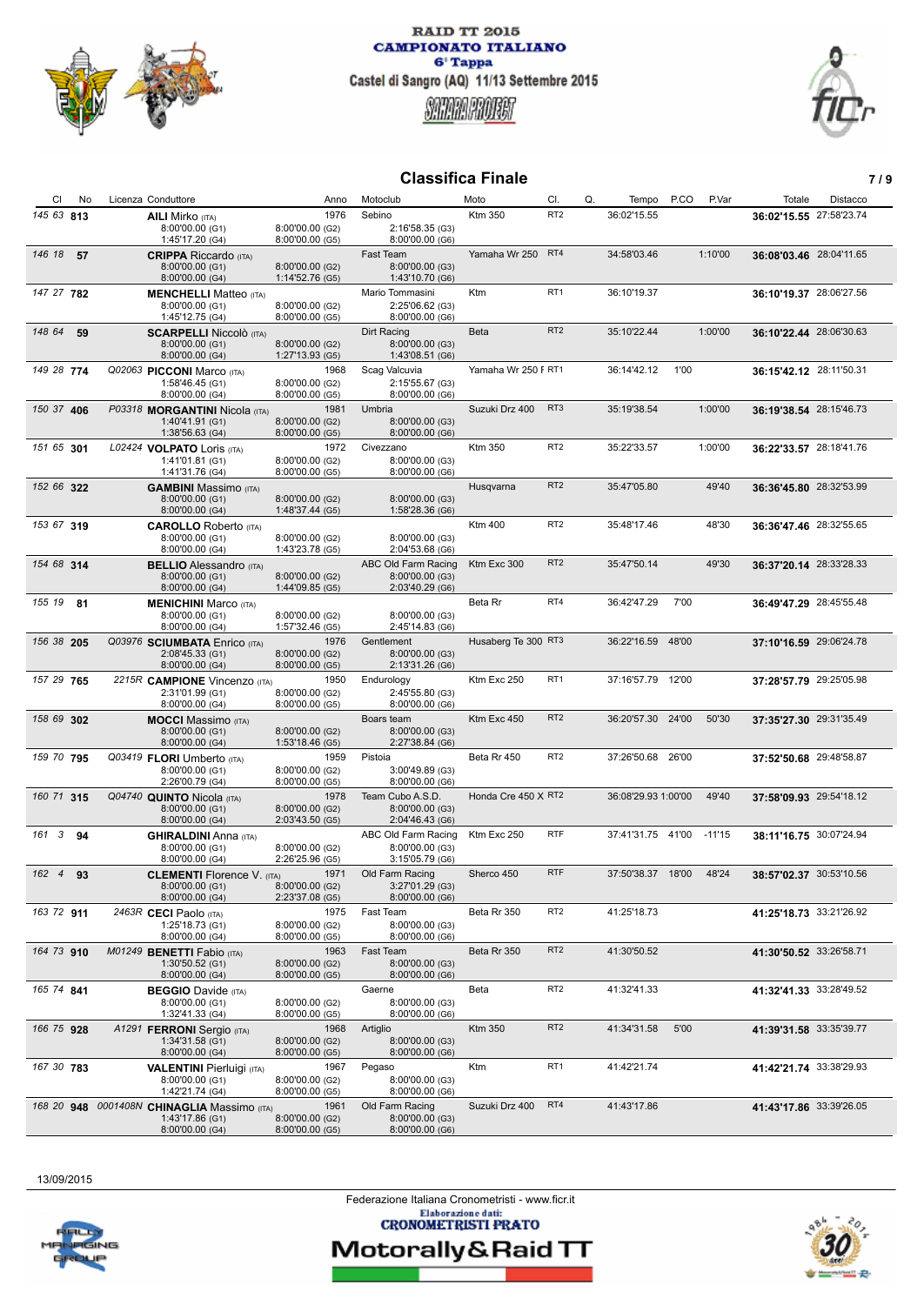



# **Classifica Finale** 8/9

| CI.        | No | Licenza Conduttore                                                              | Anno                                       | Motoclub                                                   | Moto                 | CI.             | Q.          | P.CO<br>Tempo     | P.Var | Totale                  | Distacco |
|------------|----|---------------------------------------------------------------------------------|--------------------------------------------|------------------------------------------------------------|----------------------|-----------------|-------------|-------------------|-------|-------------------------|----------|
| 169 21 907 |    | M02280 CITTERIO Gilberto (ITA)<br>1:44'02.01 (G1)<br>8:00'00.00 (G4)            | 1959<br>8:00'00.00 (G2)<br>8:00'00.00 (G5) | Endurology<br>8:00'00.00 (G3)<br>8:00'00.00 (G6)           | Ktm Exc 300          | RT4             | 41:44'02.01 |                   |       | 41:44'02.01 33:40'10.20 |          |
| 170 39 941 |    | M02931 SACCHELLI Massimiliano (ITA)<br>1:46'06.44 (G1)<br>8:00'00.00 (G4)       | 1979<br>8:00'00.00 (G2)<br>8:00'00.00 (G5) | Versilia Corse<br>8:00'00.00 (G3)<br>8:00'00.00 (G6)       | <b>Ktm 480</b>       | RT <sub>3</sub> | 41:46'06.44 |                   |       | 41:46'06.44 33:42'14.63 |          |
| 171 76 804 |    | <b>DI BENEDETTO Salvatore (ITA)</b><br>8:00'00.00 (G1)<br>1:49'03.23 (G4)       | 8:00'00.00 (G2)<br>8:00'00.00 (G5)         | Gilera Club Arcore<br>8:00'00.00 (G3)<br>8:00'00.00 (G6)   | Ktm                  | RT <sub>2</sub> | 41:49'03.23 |                   |       | 41:49'03.23 33:45'11.42 |          |
| 172 31 915 |    | 1518M DESSI' Marzio (ITA)<br>1:51'20.34 (G1)<br>8:00'00.00 (G4)                 | 1968<br>8:00'00.00 (G2)<br>8:00'00.00 (G5) | <b>Fast Team</b><br>8:00'00.00 (G3)<br>8:00'00.00 (G6)     | Ktm Exc 125          | RT <sub>1</sub> | 41:51'20.34 |                   |       | 41:51'20.34 33:47'28.53 |          |
| 173 77 939 |    | N02410 <b>BARBI</b> Emilio (ITA)<br>1:50'24.50 (G1)<br>8:00'00.00 (G4)          | 1970<br>8:00'00.00 (G2)<br>8:00'00.00 (G5) | Endurology<br>8:00'00.00 (G3)<br>8:00'00.00 (G6)           | <b>Ktm 350</b>       | RT <sub>2</sub> | 41:50'24.50 |                   | 1'00  | 41:51'24.50 33:47'32.69 |          |
| 174 78 940 |    | M02281 MELCHIORI Maurizio (ITA)<br>1:51'50.91 (G1)<br>8:00'00.00 (G4)           | 1970<br>8:00'00.00 (G2)<br>8:00'00.00 (G5) | Endurology<br>8:00'00.00 (G3)<br>8:00'00.00 (G6)           | <b>Ktm 350</b>       | RT <sub>2</sub> | 41:51'50.91 |                   |       | 41:51'50.91 33:47'59.10 |          |
| 175 40 921 |    | A2931 <b>MAURI</b> Alberto (ITA)<br>1:53'55.39 (G1)<br>8:00'00.00 (G4)          | 1965<br>8:00'00.00 (G2)<br>8:00'00.00 (G5) | Fast Team<br>8:00'00.00 (G3)<br>8:00'00.00 (G6)            | <b>Ktm 300</b>       | RT3             | 41:53'55.39 |                   |       | 41:53'55.39 33:50'03.58 |          |
|            |    | 176 41 946 204691/201 STEFANI Mauro (ITA)<br>1:54'32.94 (G1)<br>8:00'00.00 (G4) | 1963<br>8:00'00.00 (G2)<br>8:00'00.00 (G5) | <b>Fast Team</b><br>8:00'00.00 (G3)<br>8:00'00.00 (G6)     | Ktm Exc 525          | RT <sub>3</sub> | 41:54'32.94 | 1'00              |       | 41:55'32.94 33:51'41.13 |          |
| 177 42 924 |    | R02684 PELUSO Alessandro (ITA)<br>1:53'10.68 (G1)<br>8:00'00.00 (G4)            | 1986<br>8:00'00.00 (G2)<br>8:00'00.00 (G5) | A.M.Colli Fiorentini<br>8:00'00.00 (G3)<br>8:00'00.00 (G6) | Ktm Exc 300          | RT3             | 41:53'10.68 | 1'00              | 3'00  | 41:57'10.68 33:53'18.87 |          |
| 178 79 930 |    | M01437 SANDRI Stefano (ITA)<br>1:57'28.84 (G1)<br>8:00'00.00 (G4)               | 1965<br>8:00'00.00 (G2)<br>8:00'00.00 (G5) | Alpimoto Club<br>8:00'00.00 (G3)<br>8:00'00.00 (G6)        | Ktm 450 Exc          | RT <sub>2</sub> | 41:57'28.84 |                   |       | 41:57'28.84 33:53'37.03 |          |
| 179 32 919 |    | G09175 JELINEK Karl Jason (ITA)<br>1:57'38.50 (G1)<br>8:00'00.00 (G4)           | 1972<br>8:00'00.00 (G2)<br>8:00'00.00 (G5) | Bi & Ti<br>8:00'00.00 (G3)<br>8:00'00.00 (G6)              | Ktm Exc-F 250        | RT <sub>1</sub> | 41:57'38.50 |                   |       | 41:57'38.50 33:53'46.69 |          |
| 180 80 922 |    | G11724 BRENNA Damiano (ITA)<br>1:58'16.00 (G1)<br>8:00'00.00 (G4)               | 1974<br>8:00'00.00 (G2)<br>8:00'00.00 (G5) | Intimiano<br>8:00'00.00 (G3)<br>8:00'00.00 (G6)            | Husaberg Te 250 RT2  |                 | 41:58'16.00 |                   |       | 41:58'16.00 33:54'24.19 |          |
| 181 81 935 |    | Q02411 <b>BERTOLDI</b> Alberto (ITA)<br>1:59'45.92 (G1)<br>8:00'00.00 (G4)      | 1976<br>8:00'00.00 (G2)<br>8:00'00.00 (G5) | Gardone Vt<br>8:00'00.00 (G3)<br>8:00'00.00 (G6)           | Husqvarna 450        | RT <sub>2</sub> | 41:59'45.92 |                   |       | 41:59'45.92 33:55'54.11 |          |
| 182 43 846 |    | <b>GASPARI</b> Davide (ITA)<br>8:00'00.00 (G1)<br>2:00'06.26 (G4)               | 1966<br>8:00'00.00 (G2)<br>8:00'00.00 (G5) | Crostolo<br>8:00'00.00 (G3)<br>8:00'00.00 (G6)             | <b>Ktm 500</b>       | RT <sub>3</sub> | 42:00'06.26 |                   |       | 42:00'06.26 33:56'14.45 |          |
| 183 82 829 |    | <b>CANALI</b> Carlo F. (ITA)<br>8:00'00.00 (G1)<br>8:00'00.00 (G4)              | 1966<br>8:00'00.00 (G2)<br>8:00'00.00 (G5) | Fast Team<br>2:02'29.01 (G3)<br>8:00'00.00 (G6)            | Honda Crf 300 X RT2  |                 | 42:02'29.01 |                   |       | 42:02'29.01 33:58'37.20 |          |
| 184 83 938 |    | R02642 VANDELLI Luca (ITA)<br>1:55'11.05 (G1)<br>8:00'00.00 (G4)                | 1972<br>8:00'00.00 (G2)<br>8:00'00.00 (G5) | Old Farm<br>8:00'00.00 (G3)<br>8:00'00.00 (G6)             | Husqvarna 450 Tt RT2 |                 | 41:55'11.05 | 9'00              |       | 42:04'11.05 34:00'19.24 |          |
| 185 5 913  |    | C0061 BURIOLI Erika (ITA)<br>2:04'49.18 (G1)<br>8:00'00.00 (G4)                 | 1977<br>8:00'00.00 (G2)<br>8:00'00.00 (G5) | Treviso<br>8:00'00.00 (G3)<br>8:00'00.00 (G6)              | Fantic Tz 250        | <b>RTF</b>      | 42:04'49.18 |                   |       | 42:04'49.18 34:00'57.37 |          |
| 186 84 950 |    | <b>MIOTTO</b> Mirko (ITA)<br>8:00'00.00 (G1)<br>8:00'00.00 (G4)                 | 1964<br>8:00'00.00 (G2)<br>8:00'00.00 (G5) | Razza Piave<br>2:06'00.79 (G3)<br>8:00'00.00 (G6)          | Honda                | RT <sub>2</sub> | 42:06'00.79 |                   |       | 42:06'00.79 34:02'08.98 |          |
| 187 85 826 |    | <b>BELLINI</b> Paolo (ITA)<br>8:00'00.00 (G1)<br>8:00'00.00 (G4)                | 1972<br>8:00'00.00 (G2)<br>8:00'00.00 (G5) | Amx<br>2:08'32.34 (G3)<br>8:00'00.00 (G6)                  | Beta 450 Rr          | RT <sub>2</sub> | 42:08'32.34 |                   |       | 42:08'32.34 34:04'40.53 |          |
| 188 22 949 |    | 101470 SALVATORE Fabrizio (ITA)<br>2:10'40.39 (G1)<br>8:00'00.00 (G4)           | 1961<br>8:00'00.00 (G2)<br>8:00'00.00 (G5) | <b>Rs 77</b><br>8:00'00.00 (G3)<br>8:00'00.00 (G6)         | Africa Twin 750      | RT4             | 42:10'40.39 |                   |       | 42:10'40.39 34:06'48.58 |          |
| 189 86 929 |    | Q00754 MIOLA Massimo (ITA)<br>1:57'50.92 (G1)<br>8:00'00.00 (G4)                | 1969<br>8:00'00.00 (G2)<br>8:00'00.00 (G5) | Somma Lombardo<br>8:00'00.00 (G3)<br>8:00'00.00 (G6)       | Honda Crf 450        | RT <sub>2</sub> |             | 41:57'50.92 16'00 |       | 42:13'50.92 34:09'59.11 |          |
| 190 44 800 |    | <b>POLETTI Massimiliano</b> (ITA)<br>8:00'00.00 (G1)<br>8:00'00.00 (G4)         | 1970<br>8:00'00.00 (G2)<br>8:00'00.00 (G5) | <b>Bollate</b><br>2:16'52.85 (G3)<br>8:00'00.00 (G6)       | Beta Rr 300          | RT <sub>3</sub> | 42:16'52.85 |                   |       | 42:16'52.85 34:13'01.04 |          |
| 191 87 805 |    | <b>BATONI</b> Adriano (ITA)<br>8:00'00.00 (G1)<br>8:00'00.00 (G4)               | 1959<br>8:00'00.00 (G2)<br>8:00'00.00 (G5) | Valdera<br>2:19'58.17 (G3)<br>8:00'00.00 (G6)              | Husqvarna 450        | RT <sub>2</sub> | 42:19'58.17 |                   |       | 42:19'58.17 34:16'06.36 |          |
| 192 88 920 |    | Q01140 LOPRETE Alessio (ITA)<br>2:16'10.52 (G1)<br>8:00'00.00 (G4)              | 1983<br>8:00'00.00 (G2)<br>8:00'00.00 (G5) | Motoracing Tolfa<br>8:00'00.00 (G3)<br>8:00'00.00 (G6)     | Honda Hm 250         | RT <sub>2</sub> | 42:16'10.52 | 5'00              |       | 42:21'10.52 34:17'18.71 |          |

13/09/2015

Federazione Italiana Cronometristi - www.ficr.it<br>Elaborazione dati:<br>CRONOMETRISTI PRATO